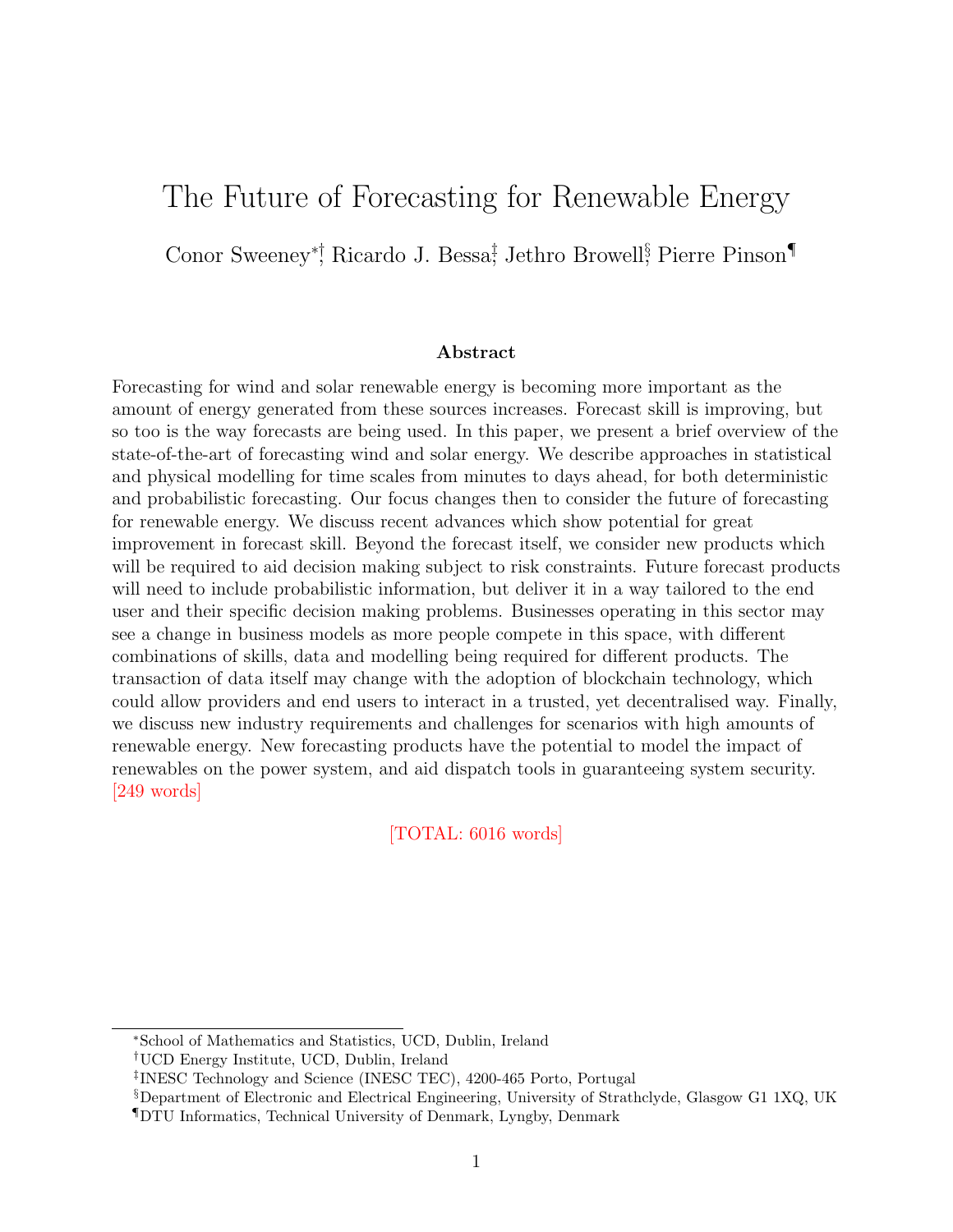# 1 INTRODUCTION

Forecasting for renewable energy is under substantial focus as the penetration of renewable energy from wind and solar increases, with an overwhelming consensus on its importance for the economic and reliable integration of their energy production into existing power networks. While other forms of renewable energy sources may also involve some forecasting tasks and challenges, most emphasis was placed on wind and solar energy over the last decade or two, owing to their variability and limited predictability, while a large proportion of hydro power schemes include significant storage capacity and can be dispatched at will. For a recent coverage of a broad range of topics of interest in renewable energy forecasting, the reader is referred to [\(Jung & Broadwater,](#page-25-0) [2014\)](#page-25-0), [\(Gallego-Castillo, Cuerva-Tejero, & Lopez-Garcia,](#page-23-0) [2015\)](#page-23-0), [\(Antonanzas et al.,](#page-21-0) [2016\)](#page-21-0), [\(Bessa et al.,](#page-21-1) [2017\)](#page-21-1).

Advances in research and connection of forecasting to decision-making in operations and markets are happening in multiple areas. Looking at the forecasting process itself, both physical and statistical modelling approaches are commonly involved today. On the one hand, the physical modelling part is concerned with solving the governing equations of the atmosphere and generating forecasts for those atmospheric variables relevant for renewable energy, often being very computationally expensive to run. Statistical modelling approaches bridge the gap between the information from those meteorological forecasts and observations (being meteorological or power). Further than those physical and statistical approaches, we are today at a cornerstone in the development and applications of forecasting approaches, as enabled by the wealth of data being collected, rapid increase in computational capabilities and the need to rethink business models related to renewable energy forecasting.

Consequently, the main objective of this review is to start with a brief overview of the state of the art in renewable energy forecasting, and to highlight some of the promising paths for future development in forecasting research and application in the energy industry.

[298 words]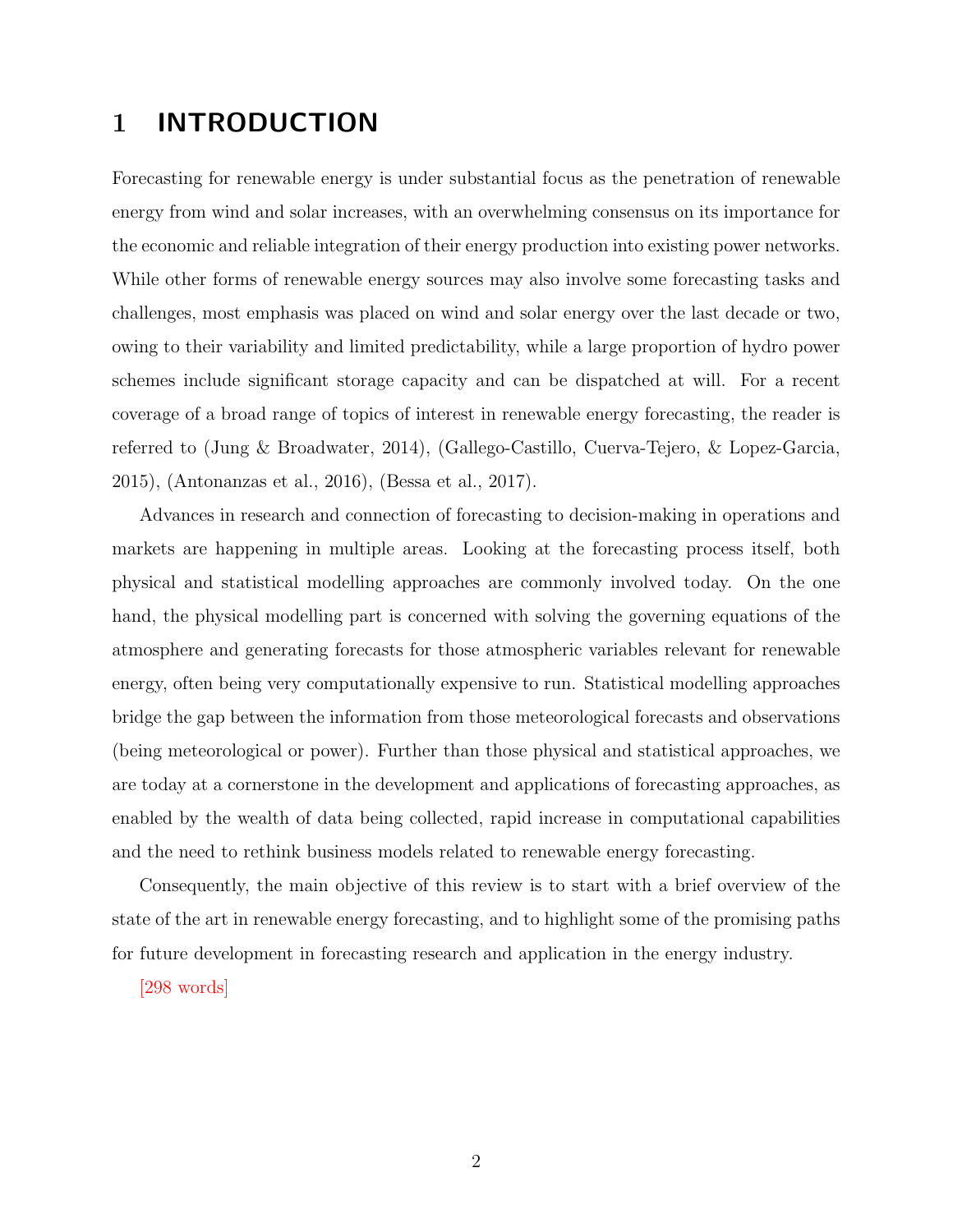### 2 Forecasting Renewable Energy Today

Even though statistical and physical modelling approaches are often blended today in renewable energy forecasting, we will consider them separately here, so as to cover the components of physical and statistical modelling which are used in practice.

### 2.1 Physical Modelling

Advances in Numerical Weather Prediction (NWP) have been described as a quiet revolution [\(Bauer, Thorpe, & Brunet,](#page-21-2) [2015\)](#page-21-2), in that great advances have been made, but this has been done by a succession of steady advances, rather than any fundamental breakthrough.

NWP models, which use computers to solve the governing equations of the atmosphere, are being run at higher horizontal and vertical resolutions as available computing power increases. Along with changes in resolution, there have been advances made in how the model approximates, or parameterizes, the sub-grid scale processes which are not resolved by the model, such as turbulence and cloud physics. NWP skill continues to improve, albeit at a slower rate than previously [\(Hoffman et al.,](#page-24-0) [2018\)](#page-24-0), and current NWP forecasting of mid-latitude weather can remain skillful out to 10 days [\(Zhang et al.,](#page-29-0) [2019\)](#page-29-0). An indication of the improvement of NWP skill is shown in Figure [1,](#page-3-0) which shows the improvement in 48-hour wind speed forecast skill between 2007 and 2018 for two widely used NWP models: the deterministic IFS model produced by the European Centre for Medium-Range Weather Forecasts (ECMWF), and the deterministic GFS model produced by the National Centers for Environmental Prediction (NCEP).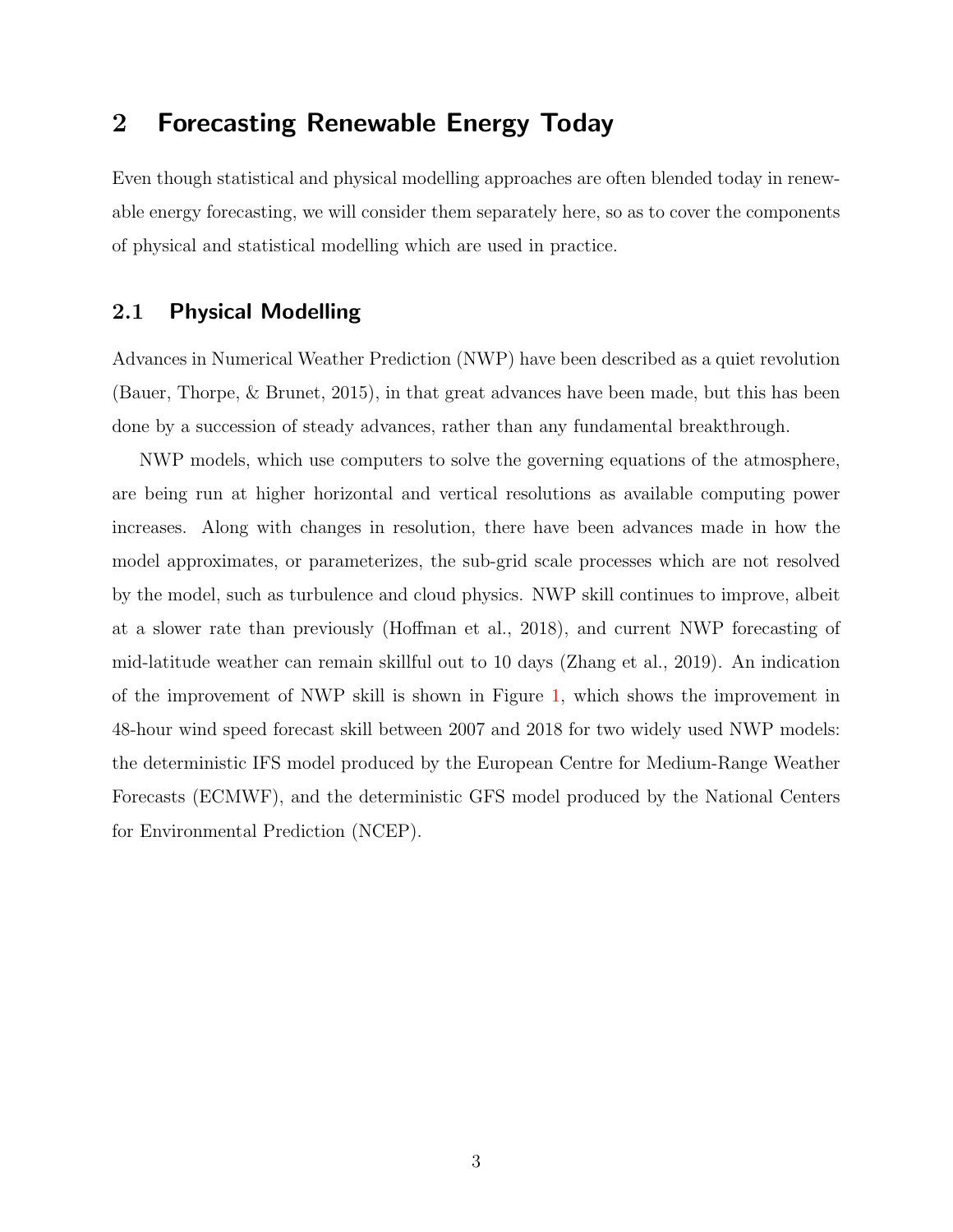<span id="page-3-0"></span>

Figure 1: 12-month rolling average of the 48-hour ahead root mean square error (RMSE) forecast skill for wind speed on the 850 hPa pressure level in the Northern Hemisphere. Blue lines: old/new ECMWF IFS. Black line: NCEP GFS

NWP models are first run with a grid covering all of the Earth (a global model), and the data from these forecasts are then used to drive higher-resolution NWP models which cover a more limited area of interest (local models). As an indication of the resolution currently being used for these models, Table [1](#page-4-0) shows the horizontal resolution for a selection of NWP models operationally used to a forecast horizon of 48 hours or more.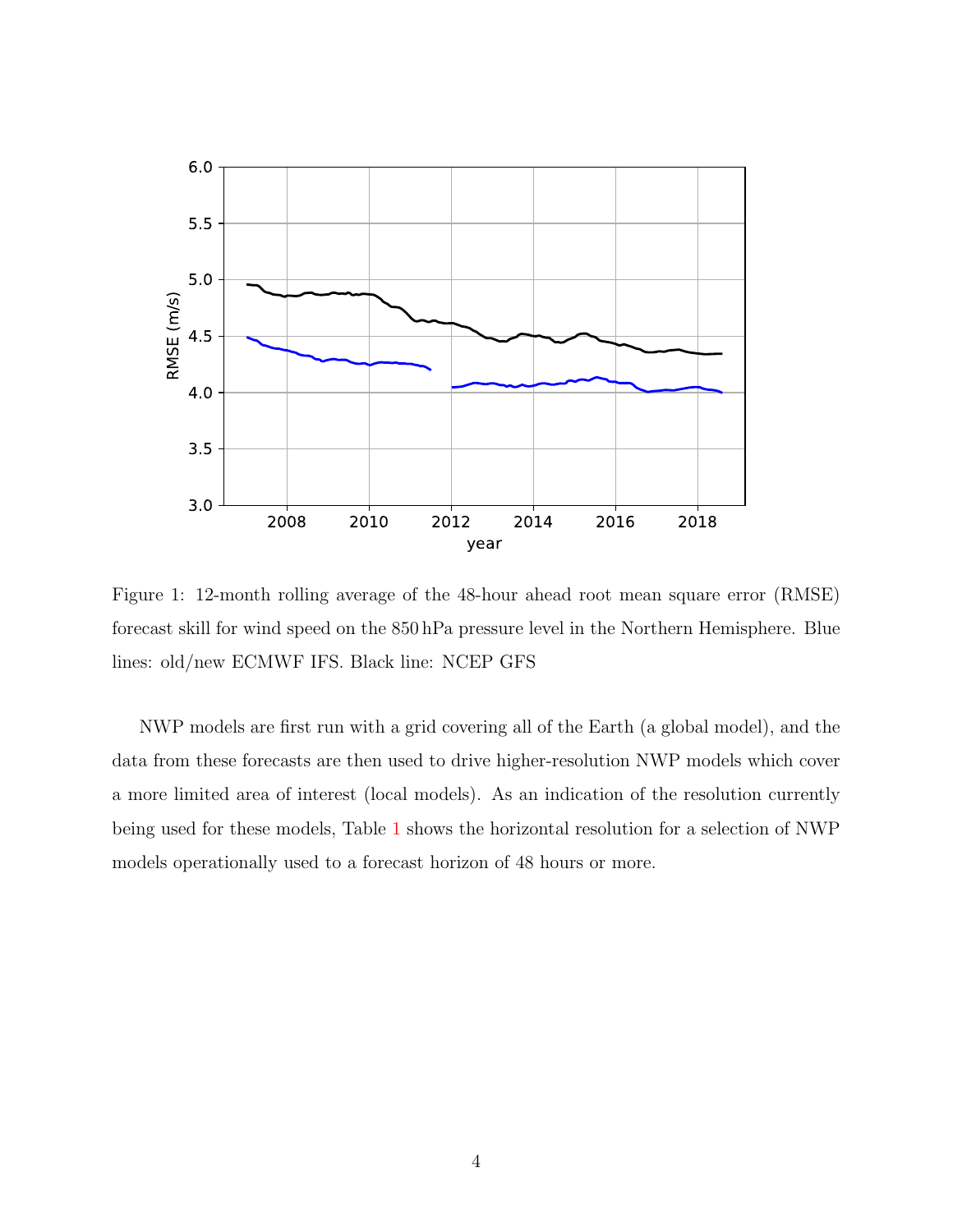<span id="page-4-0"></span>

| Forecast centre | Model           | Horizontal resolution |
|-----------------|-----------------|-----------------------|
| <b>ECMWF</b>    | Global IFS HRES | $9 \,\mathrm{km}$     |
| <b>NCEP</b>     | Global GFS      | 28 km                 |
| <b>NCEP</b>     | Local NAM       | $3 \,\mathrm{km}$     |
| UKMO            | Global UM       | $10 \mathrm{km}$      |
| <b>UKMO</b>     | Local UKV       | $1.5 \mathrm{km}$     |
| <b>DWD</b>      | Global ICON     | $13 \mathrm{km}$      |
| <b>DWD</b>      | Local COSMO-DE  | $2.8 \mathrm{km}$     |
| JMA             | Global GSM      | $20 \mathrm{km}$      |
| JMA.            | Local MSM       | $5 \,\mathrm{km}$     |

Table 1: Horizontal resolution of a selection of NWP models

As the atmosphere is chaotic, with sensitive dependence on initial conditions, a single (deterministic) forecast is widely seen as providing too limited information. Uncertainties in the initial state of the atmosphere, combined with approximations in the NWP model, result in forecasts which can diverge widely from each other.

Uncertainty in the initial conditions is generally handled by different data assimilation approaches. The area of data assimilation is concerned with producing initial conditions in balance with the NWP model which are as close to reality as possible. As there are many times more model grid points than observations this is a difficult task, and also one with a large computational expense. Different data assimilation approaches are used in different operational NWP centres, such as variational approaches (3D-VAR, 4D-VAR) and the ensemble Kalman filter (EnKF) [\(Bannister,](#page-21-3) [2017\)](#page-21-3). Advances in data assimilation can lead to improved NWP forecasts, and new methods are still being tested and applied to operational NWP [\(Lorenc & Jardak,](#page-26-0) [2018\)](#page-26-0).

Uncertainty in the NWP models themselves can be quantified by running a collection, or ensemble, of NWP forecasts. Ensembles can be generated by using different NWP models, and different parameterizations within those models. This ensemble of forecasts can be combined to produce a probabilistic forecasts. Probabilistic forecasting has been shown to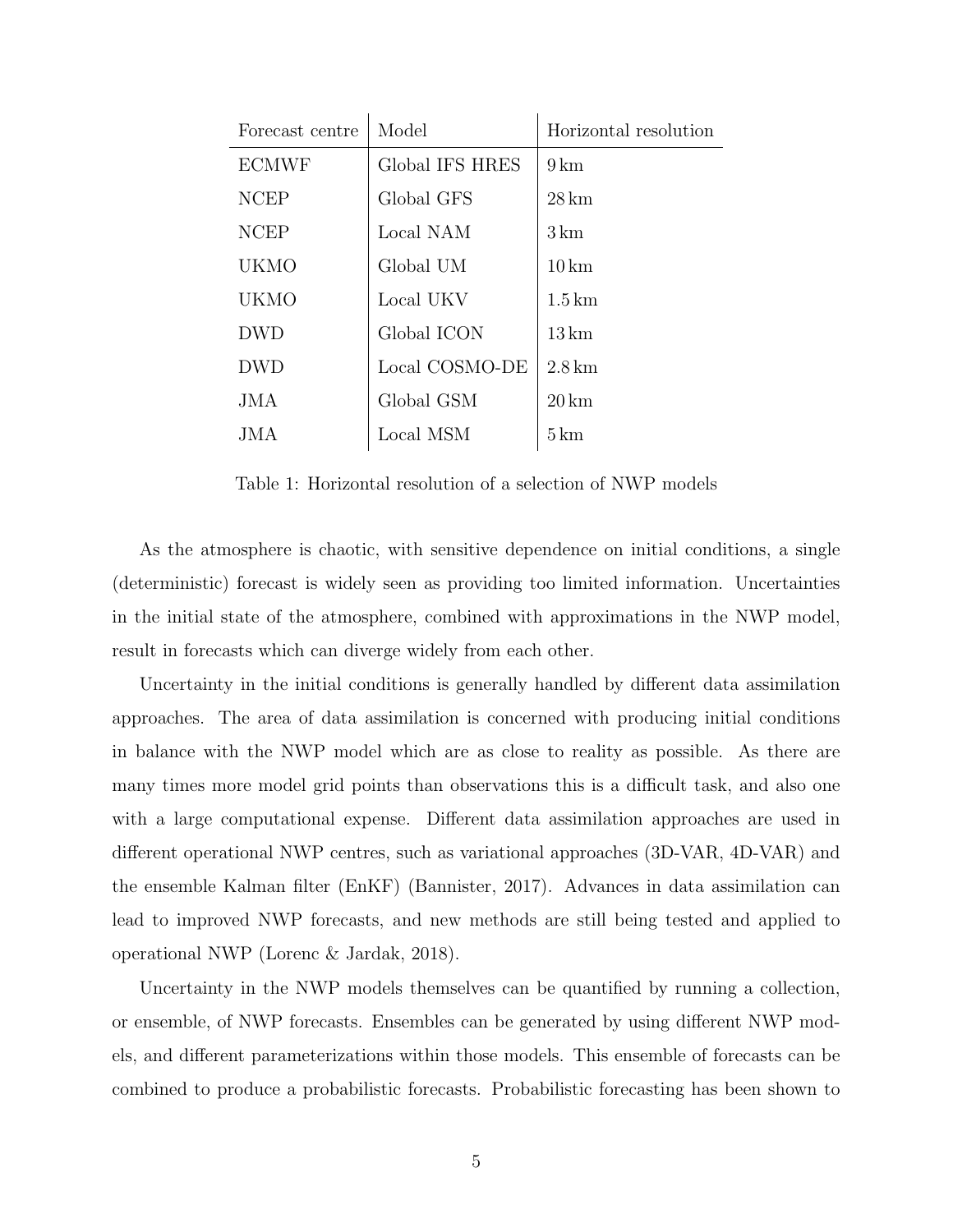outperform deterministic forecasts, e.g. [\(Siuta & Stull,](#page-28-0) [2018\)](#page-28-0). Probabilistic forecasts also allow a quantification of uncertainty in the forecast values. As probabilistic forecasting becomes more widely used, its ability to quantify this uncertainty is becoming more important, and there is active research into improving how NWP captures uncertainty [\(Leutbecher et](#page-25-1) [al.,](#page-25-1) [2017\)](#page-25-1). Forecasting large changes in wind power, called wind ramp events, is becoming more important as wind penetration increases. There are a variety of methods used in forecasting wind ramps [\(Gallego-Castillo et al.,](#page-23-0) [2015\)](#page-23-0), with probabilistic approaches offering a clear advantage here.

### 2.2 Statistical Modelling

Statistical modelling plays a number of roles in renewable energy forecasting and has been the focus of research since the first attempts to produce wind and solar power forecasts and characterise predictability in the late 1970s and 1980s [\(Wendell, Wegley, & Verholek,](#page-29-1) [1978;](#page-29-1) [Bossanyi,](#page-22-0) [1985;](#page-22-0) [Jensenius & Cotton,](#page-25-2) [1981;](#page-25-2) [Chowdhury & Rahman,](#page-22-1) [1987\)](#page-22-1). Since this time there has been clear distinction between methods for 1) post-processing NWP in order to produce power production forecasts, favoured for lead-times of a few hours to days ahead, and 2) predicting the next values(s) of power production time-series, favoured for lead-times of less than a few hours. We examine both here and note that there is a third class of statistical modelling which concerns the 'blending' of predictions from both types of models to produce a smooth transition from one approach to the other across forecast lead-times.

### 2.2.1 Post-processing Numerical Weather Predictions

The purpose of post-processing weather forecasts in renewable energy forecasting is threefold: first to model the power conversion process for the site of interest, second to correct systematic bias in the NWP forecast data, and third to quantify forecast uncertainty.

The physics of the weather-to-power process for wind turbines and solar technologies is well understood and modelled, but the input to such models rarely corresponds to those available for forecasting. For example, the hub height wind speed used to characterise a manufacturer's wind turbine power curve is not directly comparable with the wind speed forecast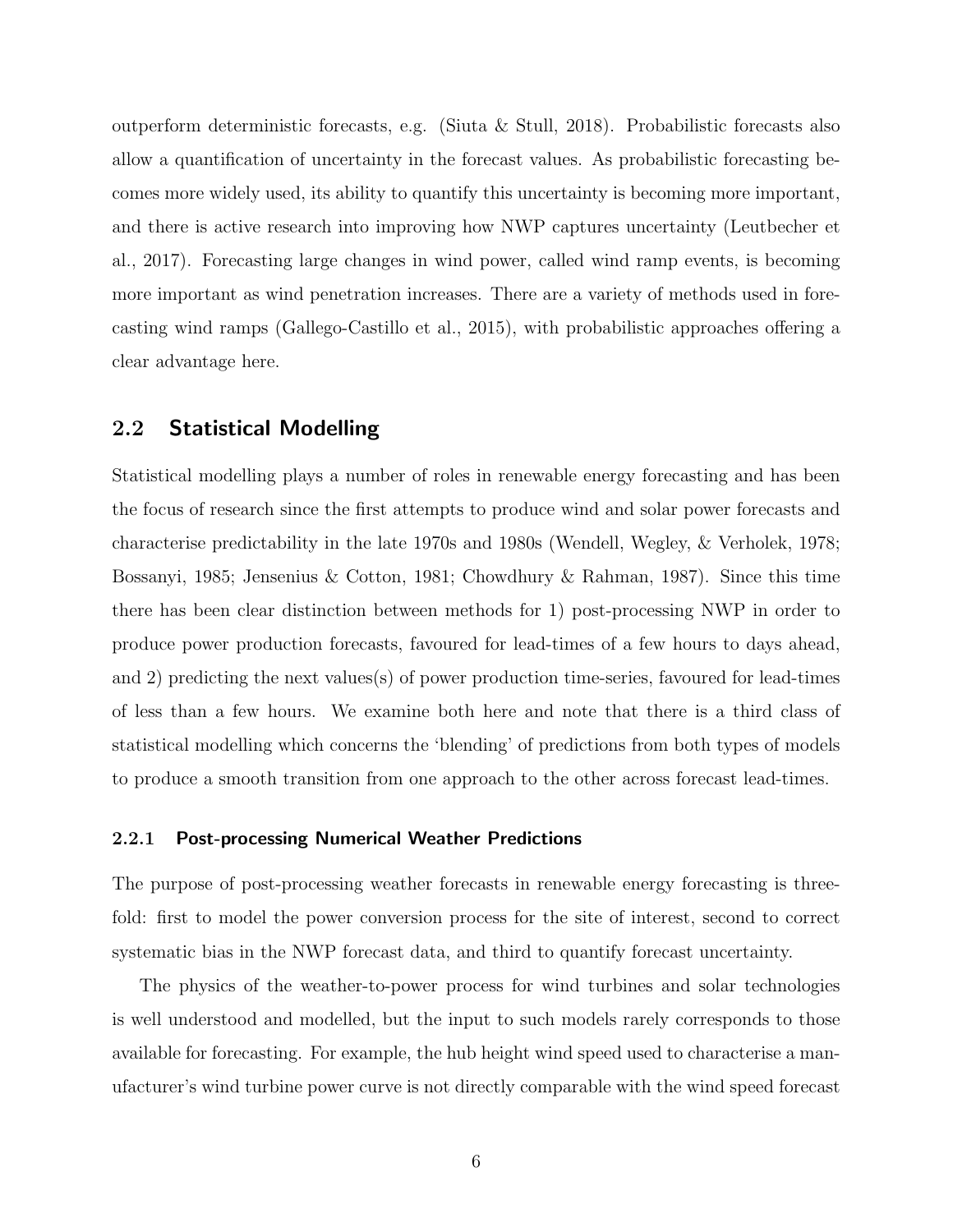produced by NWP which is produced for a cell which may contain multiple wind turbines with wake and local terrain effects becoming important. Therefore, statistical methods are employed to model the relationship between available NWP variables and renewable energy production. Forecasts based on power curve models are necessary where no data are available to estimate a statistical model, such as when a wind or solar farm is first commissioned, but generally produce poorer quality forecasts than statistical post-processing.

When comparing NWP to a single measurement location, such as a meteorological station or renewable power plant, it is typical to observe some systematic bias that results from local effects, such as terrain, which are not fully captured by the NWP. Statistical models are able to learn these biases from historic data and then correct for them in subsequent forecasts. These biases may manifest as 'level errors', simply over- or under-predicting the value of a variable, 'phase errors', predicting events earlier or later than they are observed, or 'spatial errors', predicting events at the wrong location. Level errors are automatically dealt with when modelling power production as a function of NWP variables for the same target time. Phase errors may be addressed by modelling power production as a function of NWP targeting the same and neighbouring time periods, as in [\(Landry, Erlinger, Patschke,](#page-25-3) [& Varrichio,](#page-25-3) [2016\)](#page-25-3), and similarly location errors may be addressed by modelling power as a function of a grid of NWP encompassing the target location [\(Andrade & Bessa,](#page-21-4) [2017\)](#page-21-4).

Quantifying uncertainty is critical for risk management and optimal decision-making. While the statistics of deterministic forecast errors provide some information on uncertainty the majority of use-cases for renewable energy forecasts benefit from the more detailed information provided by probabilistic forecasts. As mentioned earlier, an ensemble of NWP model forecasts can be used to produce a probabilistic forecast. The probabilistic forecast itself may have systematic errors, which can be removed by statistical post-processing, or by an approach like the Analog Ensemble approach, which builds an ensemble by using a set of past observations that correspond to the best analogs of NWP forecasts. This approach has been used to improve the skill of both deterministic and probabilistic forecasting for both wind and solar power [\(Yang, Astitha, Delle Monache, & Alessandrini,](#page-29-2) [2018\)](#page-29-2). Recent developments in renewable energy forecasting have focused on probabilistic forecasts and can be divided into two groups: univariate and multivariate probabilistic forecasting.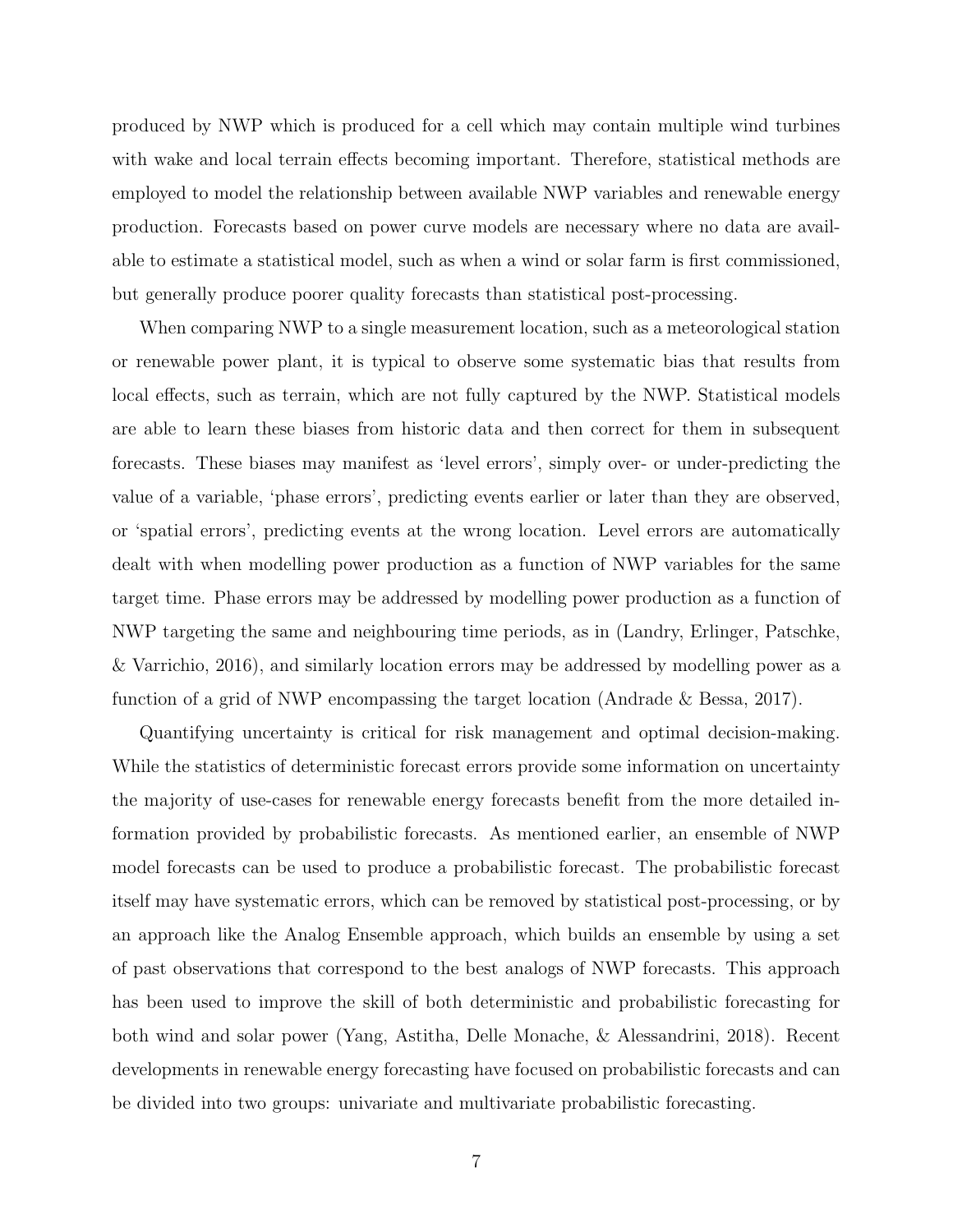Univariate probabilistic forecasts aim to produce a sharp and reliable density forecast for a particular variable, such as solar power production from a single power plant at a particular time. This can be achieved by forecasting the parameters of a suitable probability distribution, or by constructing a density forecast from multiple quantile forecasts. The latter has emerged as the leading approach as the shape of the predictive distribution is not constrained and therefore better able to model complex densities; however, parametric models are still preferred for modelling the tails of predictive distributions where quantile regression suffers from high model variance.

Multivariate probabilistic forecasts aim to forecast the joint density for multiple values, such as multiple locations, multiple time periods, or even multiple resources. This information is important in decision-making problems with temporal or spatial constraints, such as energy storage management or probabilistic power flow analysis. Such forecasts may take the form of the full joint distribution function, or a set of scenarios or trajectories. Statistical methods to produce multivariate forecasts using deterministic NWP typically involve producing univariate forecasts for each variable and a copula to model the dependency structure [\(Tastu, Pinson, & Madsen,](#page-28-1) [2015\)](#page-28-1). Methods have also been proposed to post-process ensemble NWP in order to produce a calibrated set of power production ensemble members.

#### 2.2.2 Very Short-term Forecasting

The most relevant information for predicting weather dependent power production on timescales of minutes to a few hours ahead is near real-time measurement data. The requirement for NWP to assimilate large volumes of data and then run computationally expensive physical models means that by the time a new forecast is issued the most recent observation it is based on is already out-of-date. And concerning timescales of minutes, a different class of physical model is required all together to resolve the necessary physical processes and these types of models are prohibitively expensive to run operationally. For these reasons, statistical models based on recent observations are used in very short-term forecasting, and it is this distinction that defines very short-term here.

On very short time scales persistence (where a forecast is equal to the most recent observation) is a competitive benchmark. Time series methods based on classical statistics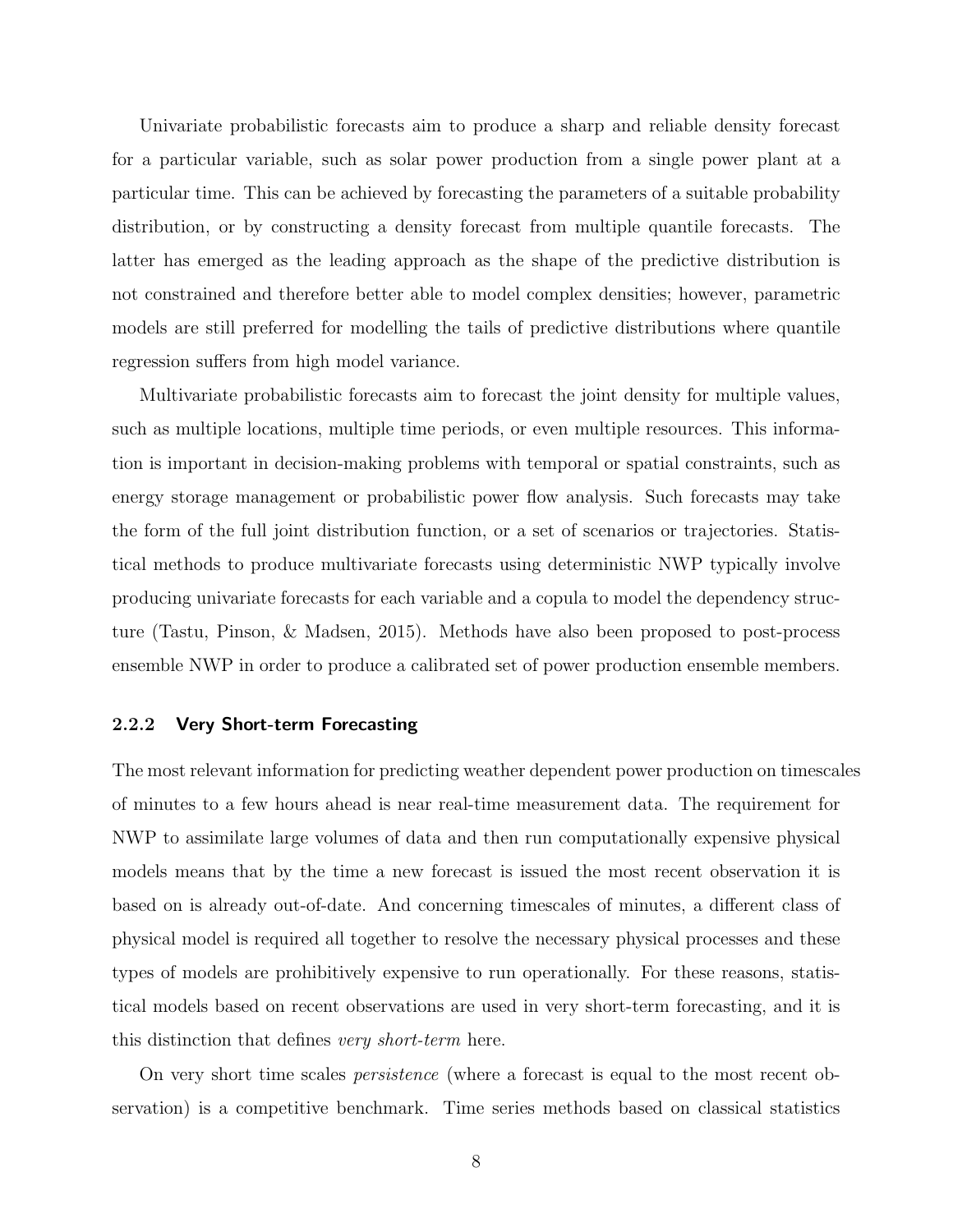such as auto-regressive models have been well studied and perform well, especially when extended to consider multiple spatial locations simultaneously. However, one must consider how well the characteristic length and time scales of the weather match the forecast leadtime. In the simplest case forecasts are largely based on power production observations only. Recent research in this area has focused on scaling-up this methodology and conditioning spatial dependency models on different weather regimes particularly for wind energy applications [\(Messner & Pinson,](#page-26-1) [2018;](#page-26-1) [Browell, Drew, & Philippopoulos,](#page-22-2) [2018\)](#page-22-2). Augmenting power production with remote sensing is well established in solar power forecasting, where use of satellite imagery [\(Blanc, Remund, & Vallance,](#page-21-5) [2017\)](#page-21-5) for hours-ahead forecasting and sky cameras [\(Chow et al.,](#page-22-3) [2011;](#page-22-3) [Kazantzidis et al.,](#page-25-4) [2017\)](#page-25-4) for cloud observation and prediction for intra-hour forecasting significantly improve performance. Similar methods are beginning to emerge in wind power forecasting with the use of LIDAR and RADAR technology to observe and advect changes in wind speed as they approach a wind farm [\(Trombe,](#page-28-2) [Pinson, Vincent, et al.,](#page-28-2) [2014;](#page-28-2) Valldecabres, Peña, Courtney, von Bremen, & Kühn, [2018;](#page-28-3) Valldecabres, Nygaard, Vera-Tudela, von Bremen, & Kühn, [2018;](#page-28-4) Würth et al., [2019\)](#page-29-3).

[1692 words]

### 3 The Future of Forecasting Renewable Energy

Looking towards the future, we place emphasis here on some of the research problems at hand involving physical and statistical modelling while also considering current game changers related to data aspects, novel business models and industry requirements.

### 3.1 Advances in Very Short-term Forecasting

There is significant scope for innovation in very short-term forecasting, largely with regard to leveraging a greater volume and range of near real-time data from both SCADA systems and remote sensing. Even though solar and wind power applications are different in their details, most of the areas with high potential for further developments revolve around the same concepts, which include (i) availability of large quantities of data, (ii) availability of new types of data, e.g. from remote sensing, and (iii) novel approaches proposed in statistical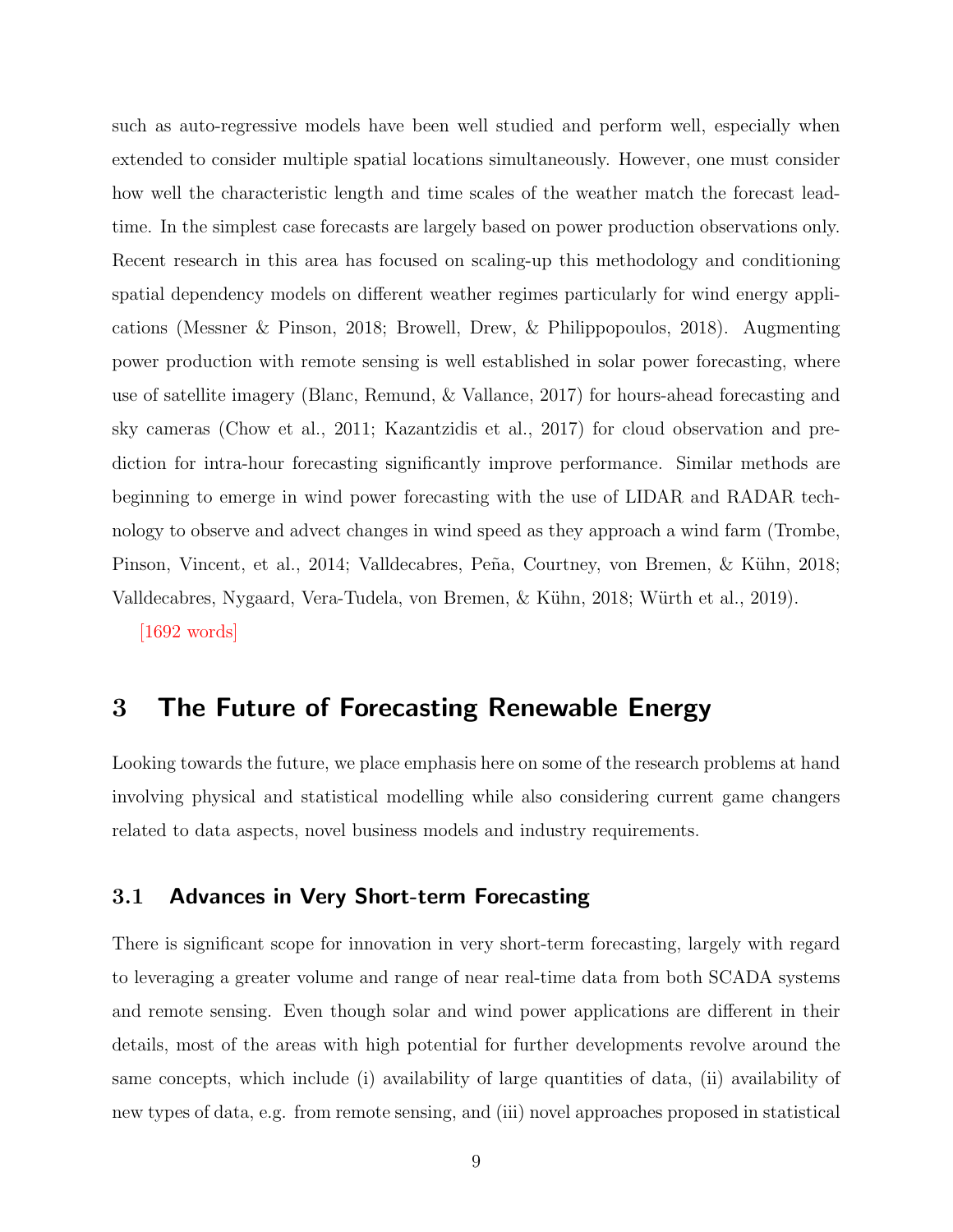and machine learning.

Looking at the wind power case, high temporal resolution  $(\mathcal{O}(\text{seconds}))$  wind speed and power observations can today be obtained at the level of individual turbines and are available in principle for use in forecasting to learn more accurate statistical models (though often not actually utilized in practice) [\(Gilbert, Browell, & McMillan,](#page-23-1) [2019\)](#page-23-1). For example, propagating wind speed or power changes from the upwind row of turbines to those further downstream could significantly improve minute-scale forecasts, especially at large offshore wind farms. Similarly, derived features such as ramp rates could further improve forecasts of 5- and 10 minute resolution power forecasts if combined with appropriate statistical modelling, which would have value in some electricity markets. The same goes for solar power generation, for which measurements can be made available at very high sampling rates and then used to improve forecasts at various spatial and temporal resolutions. In all cases, this calls for new methodological developments which could take advantage of such high-resolution information, ideally both in space and in time. An example relates to the use of stochastic (partial) differential equations for the high-resolution modelling and forecasting and solar power generation [\(Iversen et al.,](#page-25-5) [2017\)](#page-25-5). In parallel, considering novel remote sensing inputs to renewable energy forecasting, such as from sky imagers and radars, these require a wealth of methodological developments inspired by e.g. image analysis in order to define, extract and use relevant features from those images. Some may be directly informed by expert knowledge, but the most likely data-driven approaches are those which will be able to readily obtain the required features directly from analysis of the input images, as for the example of weather systems in the vicinity of offshore wind farms [\(Trombe, Pinson, & Madsen,](#page-28-5) [2014\)](#page-28-5).

### 3.2 Advances in Physical Modelling

The continuing increase in the availability of affordable computing power is making more of this computing power available to NWP models. This allows NWP models to be run at higher resolutions, with some currently being run in the 100 m to 1 km range. However, running NWP models at higher resolutions requires new parameterization schemes for the sub-grid scale physics in the model, such as for turbulence. The grey zone of turbulence refers to resolutions at which turbulent eddies in the atmospheric boundary layer are partially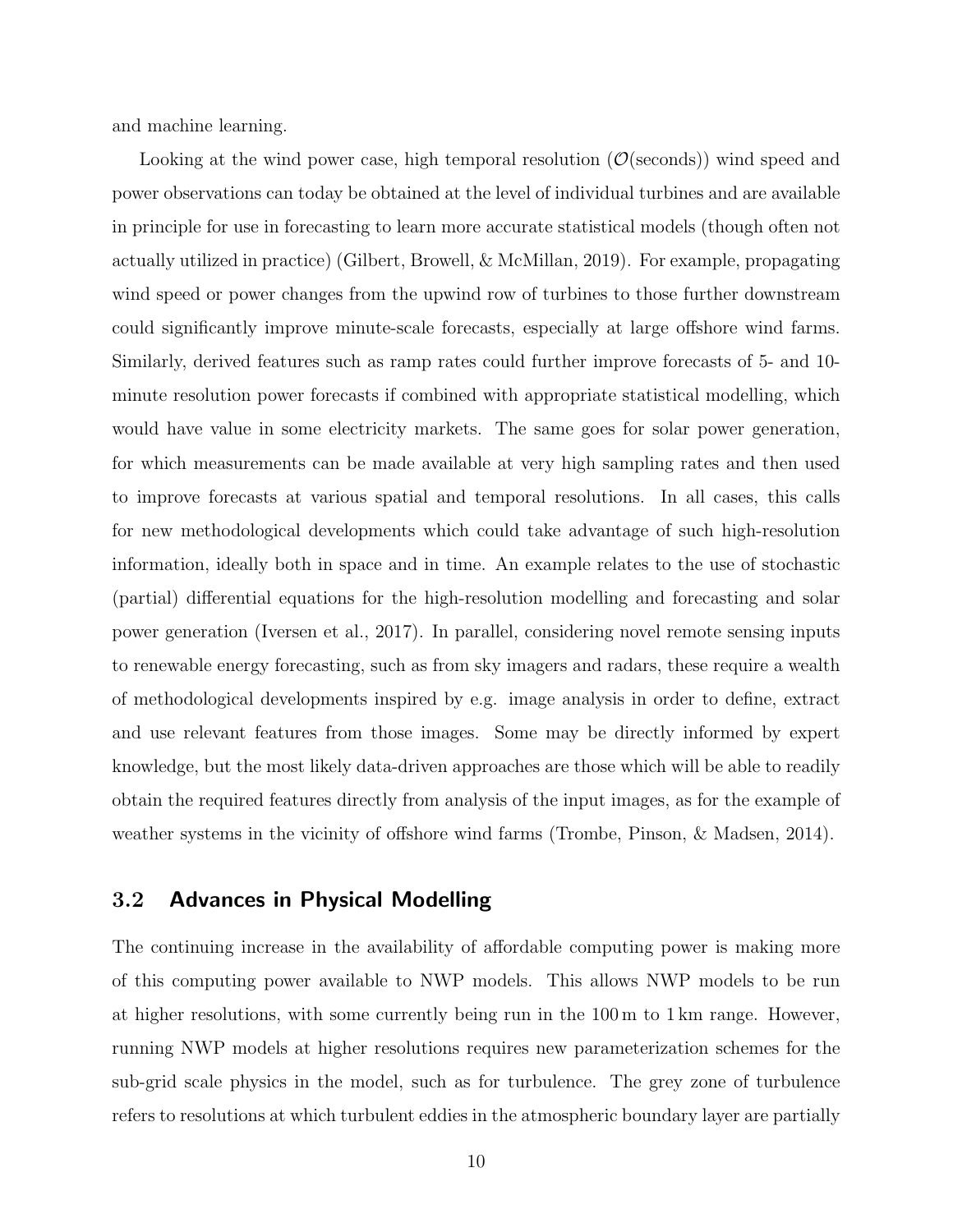resolved and partially parameterized, a regime that is now emerging in the highest resolution mesoscale models. Careful perturbations of turbulence need to be introduced into the model to allow proper treatment of turbulence [\(Kealy, Efstathiou, & Beare,](#page-25-6) [2019\)](#page-25-6). Radar data can be used to derive turbulence statistics for evaluating better parameterization of turbulence in NWP such models [\(Feist et al.,](#page-23-2) [2019\)](#page-23-2).

Different types of models which have traditionally used for small-scale modelling in aerodynamics and fluid dynamics, such as the LES model, are now being used alongside NWP models. This approach allows research to bridge the gap between mesoscale and microscale, and the two models have been coupled together to model a wind farm [\(Sanz Rodrigo et al.,](#page-27-0) [2017;](#page-27-0) [Gilbert, Messner, et al.,](#page-23-3) [2019\)](#page-23-3). LES models can also be used to further understand cloud processes and evolution [\(McMichael et al.,](#page-26-2) [2019\)](#page-26-2) and to compare LES output to NWP output [\(Angevine et al.,](#page-21-6) [2018\)](#page-21-6).

Recently, the effect of the wind farms themselves is being included as a wind farm parameterization within NWP [\(Redfern, Olson, Lundquist, & Clack,](#page-27-1) [2019\)](#page-27-1). Such parameterizations generally consider two turbine impacts: elevated drag in the region of the wind turbine rotor disk and increased turbulent kinetic energy production. Results in terms of skill score improvements are mixed at the moment, but further advances in this area would make these schemes a valuable addition for wind energy forecasting.

Alongside increases in computing power, there has been a large increase in the amount of atmospheric data available over the past decade. Some of this increase is associated with higher sampling of data in time and space, and some of the increase is due to the availablility of new sources of data. It is the job of data assimilation to make this data available to the NWP models, and a survey of data assimilation approaches for high-resolution NWP has shown improvements in skill by assimilating data at a higher resolution, with good potential for further improvements in the future [\(Gustafsson et al.,](#page-24-1) [2018\)](#page-24-1).

Satellites are the most important source of data for NWP, yet much of the data from satellites is not being used. Existing satellite products which are not being used by NWP have the potential to improve forecast skill [\(Fang et al.,](#page-23-4) [2018\)](#page-23-4). Newer satellites will provide data with high spatio-temporal resolution information on the surface boundary which could lead to improvements in NWP forecasts [\(Parodi et al.,](#page-27-2) [2018\)](#page-27-2) as well as providing data from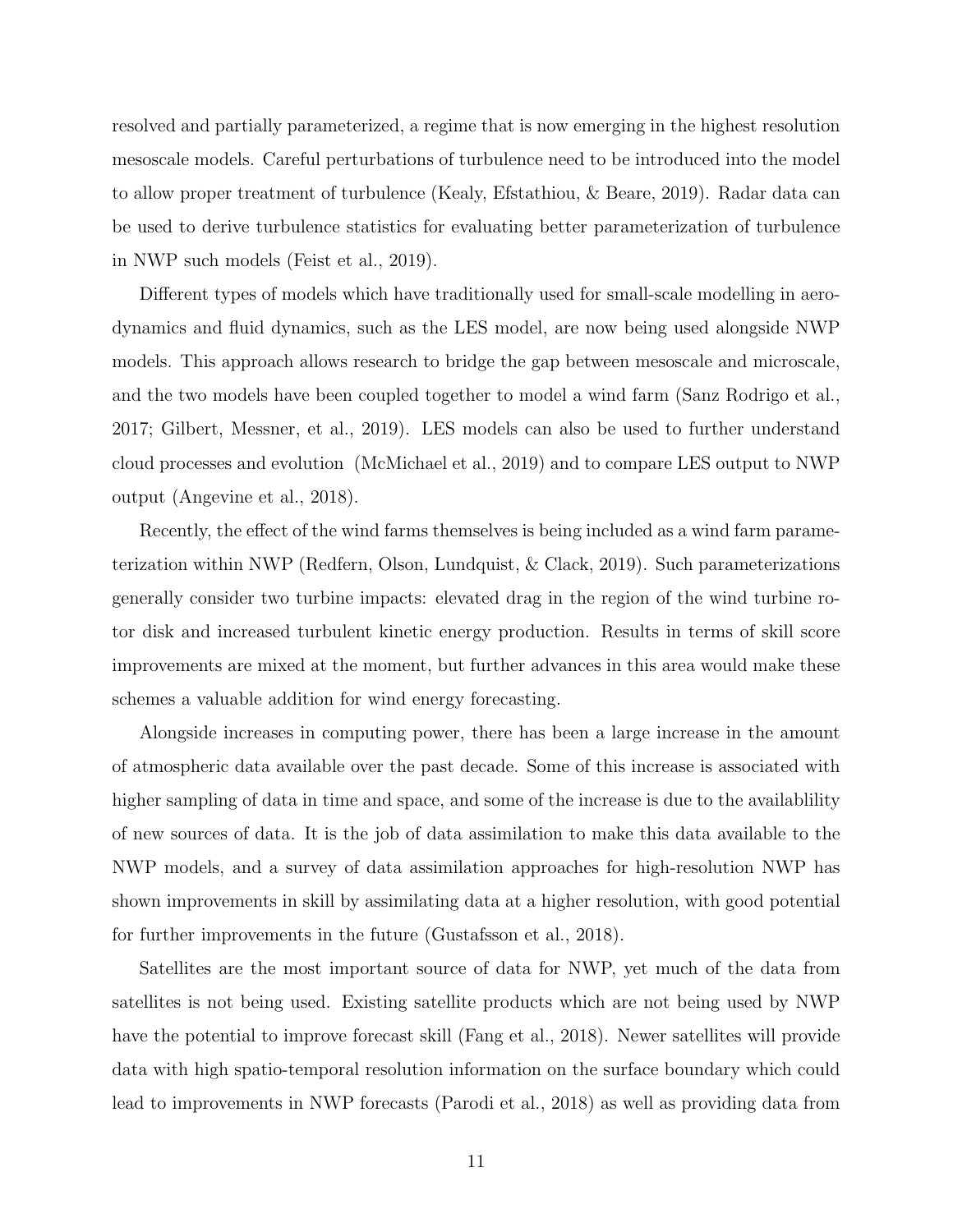new satellite-mounted instruments [\(Carminati, Candy, Bell, & Atkinson,](#page-22-4) [2018\)](#page-22-4). Satellite data can also be used to improve the climatology fields which are used by NWP models, such as aerosol climatology [\(Choi, Park, & Lee,](#page-22-5) [2019\)](#page-22-5).

Wind data from instruments carried on aircraft are currently used in some operational NWP models [\(de Haan,](#page-22-6) [2011\)](#page-22-6). Although there are uncertainties in data from aircraft during ascent and descent [\(Stone,](#page-28-6) [2018\)](#page-28-6), further advances here would be important for renewable energy, as it would provide additional data at heights relevant for wind energy.

New sources of observation data such as LIDAR and floating LIDAR have the potential to provide wind data at multiple heights for less cost than traditional met masts [\(Gottschall,](#page-24-2) Gribben, Stein,  $\&$  Würth, [2017\)](#page-24-2), while data assimilation of radar reflectivities has been shown to improve the representation of clouds and precipitation in NWP [\(Ivanov, Michaelides, &](#page-25-7) [Ruban,](#page-25-7) [2018\)](#page-25-7).

Even our phones may help improve forecasting renewable energy in the future. Data from pressure sensors on modern smartphones can be used as inputs for data assimilation. If proper quality control and bias correction is applied, this data can improve the skill of operational NWP models [\(McNicholas & Mass,](#page-26-3) [2018\)](#page-26-3).

The field of quantum computing is one of active research and much investment. While there is no commercially feasible quantum computer available today, NWP is a good application for quantum computing [\(Frolov,](#page-23-5) [2017\)](#page-23-5), and advances in this area could result in a large increase in NWP model resolution and ensembles size.

Finally, the lowering price of cloud computing, open access to observation data, and the availability of operational quality NWP code such as WRF may result in more widespread generation of weather forecasts by the end-users themselves [\(Chui et al.,](#page-22-7) [2019\)](#page-22-7). Having more people active in the area would, one hopes, drive further advances and increase forecast skill.

### <span id="page-11-0"></span>3.3 New Forecasting Products

Presently, it is widely recognised by both academia and industry that point forecasting is not enough to aid decision-making when subject to risk constraints. Therefore, uncertainty estimation in forecasting has been a focus of research and definition of industry requirements during the last years [\(Bessa et al.,](#page-21-1) [2017\)](#page-21-1). Nevertheless, a survey conducted in the framework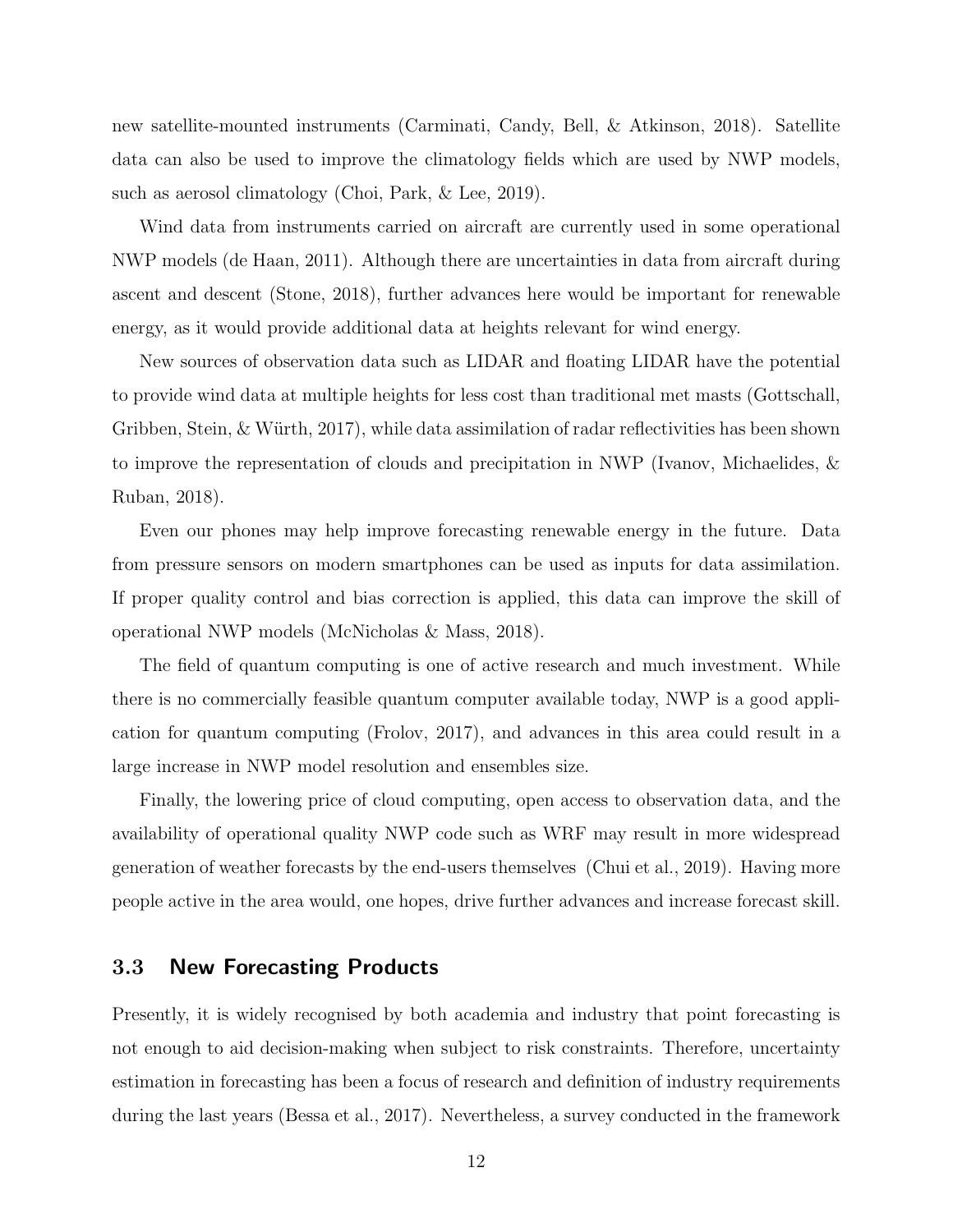of IEA Wind Task 36 showed that there is very little knowledge of the tools and applications available to deal with uncertainty and awareness of renewable energy inherent uncertainty and variability is not strong enough to start including uncertainty information in operational practices (Möhrlen, Bessa, Barthod, Goretti,  $\&$  Siefert, [2016\)](#page-26-4). Besides this connection between probabilistic forecasts and their actual adoption by industry, general challenges remain related to appropriate verification frameworks that are theoretically sound and of pragmatic relevance to practitioners.

During the last years, research work produced the following set of uncertainty forecasting products for renewable energy:

- Non-parametric predictive marginal distributions that can take different representations, such as conditional quantiles, conditional probability density functions, skewness, kurtosis, etc. This uncertainty product is only adequate for decision-aid problems without temporal dependency across intervals, e.g. setting balancing reserve requirements [\(M. A. Matos & Bessa,](#page-26-5) [2011\)](#page-26-5), wind power bidding [\(Botterud et al.,](#page-22-8) [2012\)](#page-22-8).
- Power ensembles produced either from NWP ensembles converted into power by using statistical models and post-processing [\(Pinson & Madsen,](#page-27-3) [2009\)](#page-27-3) or generated with pure statistical approaches such as copula modelling [\(Pinson, Madsen, Nielsen, Pa](#page-27-4)paefthymiou,  $\&$  Klöckl, [2009\)](#page-27-4). This product is suitable for multi-period decisionmaking problems such as stochastic unit commitment [\(Wang et al.,](#page-28-7) [2011\)](#page-28-7) and storage operational planning [\(Haessig, Multon, Ahmed, Lascaud, & Bondon,](#page-24-3) [2015\)](#page-24-3).
- Ramp forecasts characterised by magnitude, duration, ramp intensity, timing and direction [\(Gallego-Castillo et al.,](#page-23-0) [2015\)](#page-23-0). This information has been used primarily for situational awareness (e.g., probabilistic ramp alarms) of human operators in control rooms [\(Orwig et al.,](#page-27-5) [2015\)](#page-27-5).

Many argued that trajectories (also referred to as scenarios) were the most relevant and advanced forecast product since information of all uncertainties (marginals) and spacetime dependencies [\(Pinson,](#page-27-6) [2013\)](#page-27-6). For instance, those may be used as input to networkconstrained stochastic unit commitment and economic dispatch problems [\(Papavasiliou &](#page-27-7)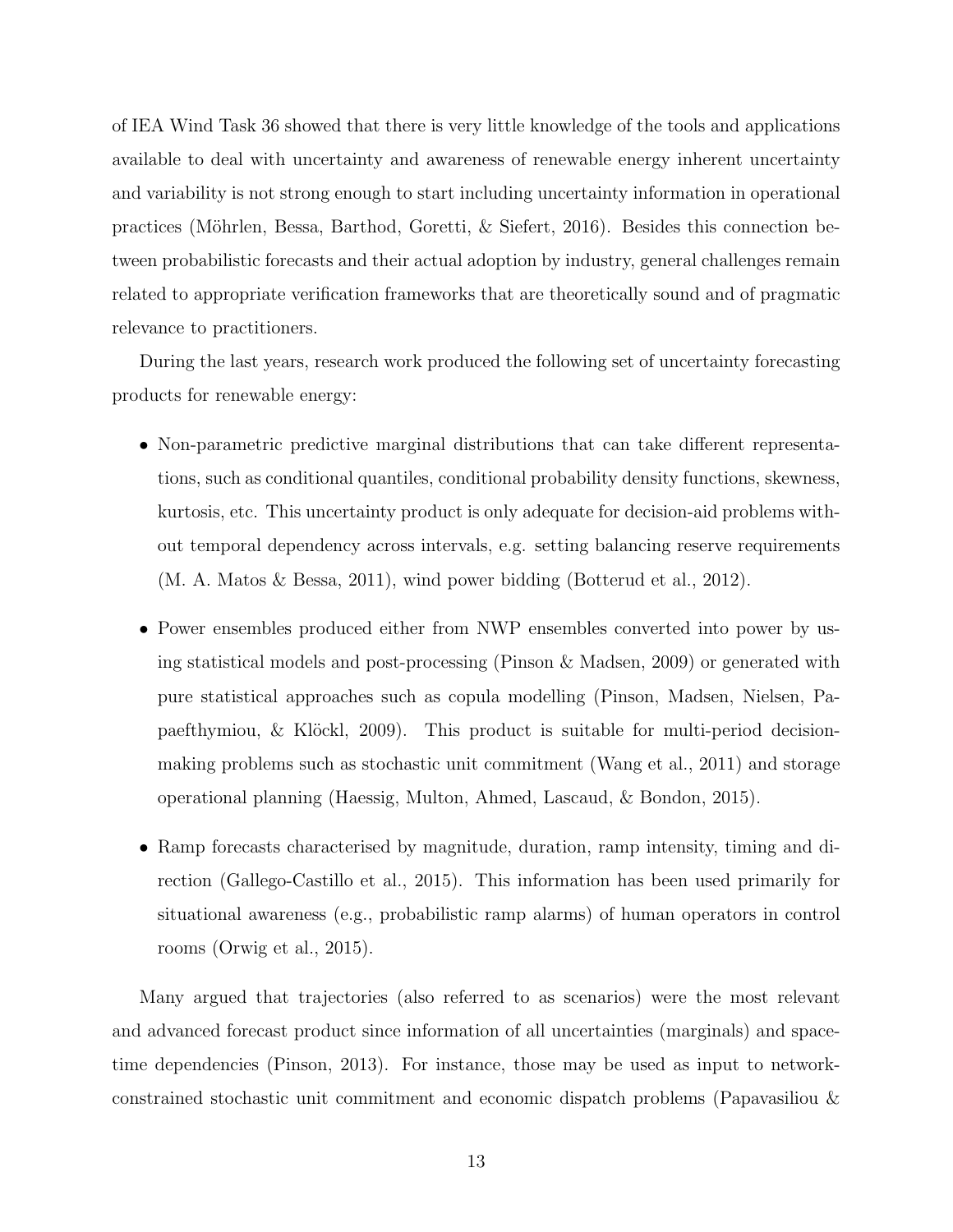[Oren,](#page-27-7) [2013\)](#page-27-7), with significant reduction of operational costs by appropriately accommodating both uncertainties and space-time dependencies. When dimension increases and decision processes become more complex, using such scenarios may not be practical, owing to the difficulty in solving the resulting optimization problems, and may not be possible at all at reasonable computational costs. This motivated various developments in stochastic optimization and control that, instead of relying on a large number of trajectories, prefer to solve problems based on multivariate forecast regions, possibly taking the form of ellipsoids [\(Golestaneh, Pinson, Azizipanah-Abarghooee, & Gooi,](#page-24-4) [2018\)](#page-24-4) or polyhedra [\(Golestaneh, Pin](#page-24-5)[son, & Gooi,](#page-24-5) [2019\)](#page-24-5). Today, there is a general need to rethink forecasting products that are of most relevance to various forecast users and their decision problems. Possibly, and more efficiently, it is the process of streamlining the definition, generation and verification of new forecast products that should be rethought, as it is likely that with the massive use of renewable energy forecasts, most practitioners will come with their own views and requirements on forecast products, which should then be accommodated in the most efficient manner.

Finally, for prosumers and flexibility providers available to sell their flexibility in the electricity market, information about renewable energy sources (RES) uncertainty can be combined with flexibility from distributed energy resources (e.g., storage, controllable loads) and create a new forecasting product that consists is multi-period flexibility forecast [\(Pinto,](#page-27-8) [Bessa, & Matos,](#page-27-8) [2017\)](#page-27-8). This product is represented by a set of technically feasible net-load trajectories, which represent alternative paths to the expected (baseline) net-load profile (trajectory). In other words, these trajectories are samples taken from the multi-dimensional space forming the feasible flexibility set.

### 3.4 Business Models

A range of business models have emerged in the energy forecasting sector since the first commercial offerings appeared in the early 2000s. Today both large (national weather services, multi-national corporations) and small (SME forecast and software vendors, start-ups) organisations offer full or partial power forecasting services. However, over the past 5–10 years a number of small specialised energy forecasting companies have been acquired by large organisations. Today, services may range from site-specific weather variables to detailed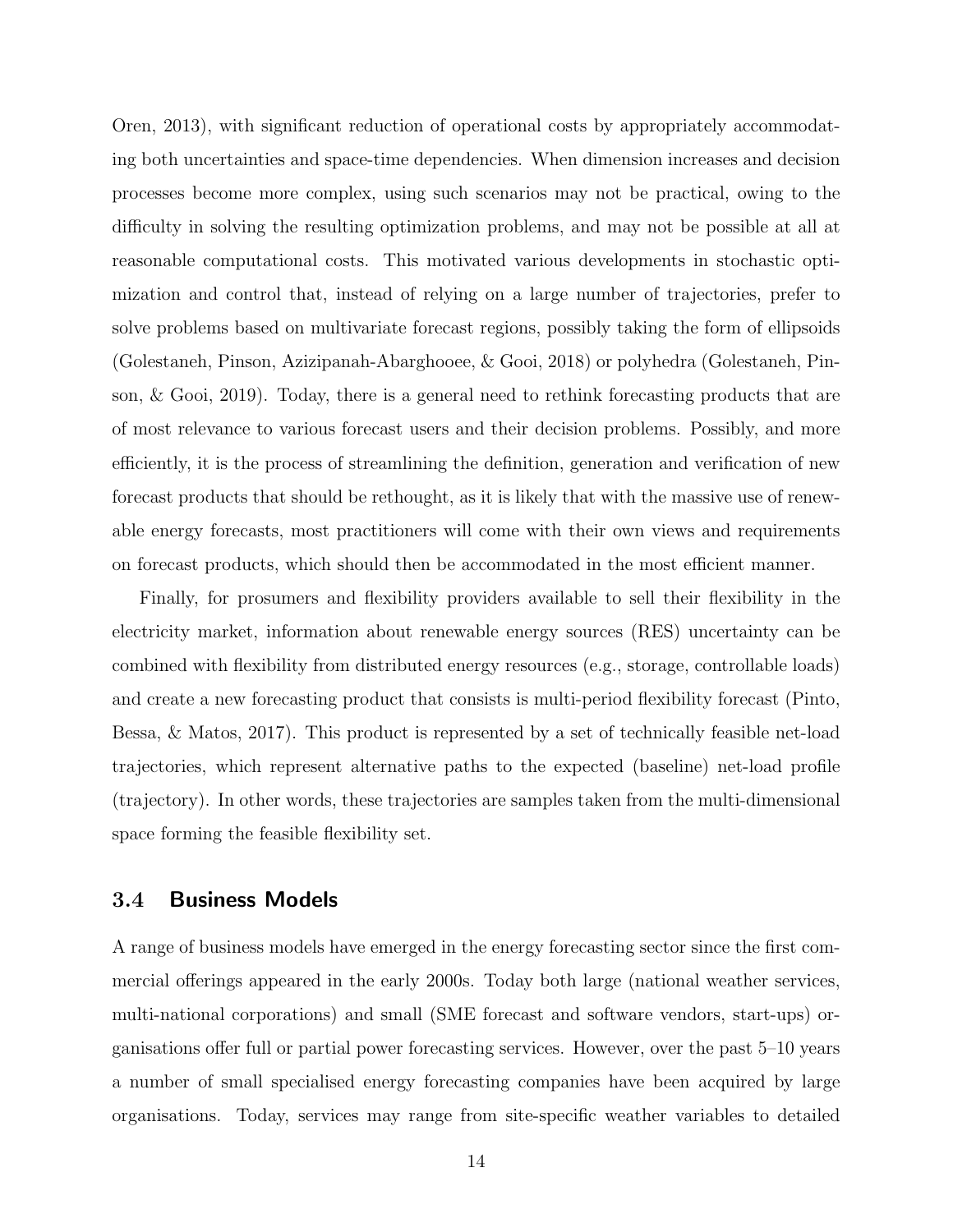power forecasts and a highly functional user interface. Choice of service will depend on the needs, capabilities and budgets of the forecast user. Examples of different arrangements are illustrated in Figure [2](#page-14-0) characterising three users groups with different supply chains.

<span id="page-14-0"></span>

Figure 2: Graphical representation of different business models in renewable energy forecasting.

Some users want to purchase a forecast that will be used directly by decision-makers. These information consumers perform little post-processing perhaps beyond blending and visualising renewable production forecasts. Many forecast vendors offer services to these users based on producing power forecasts from global NWP models and other data, often including live data from their customers' wind farms, while some will also run in-house NWP. A typical information consumer would be an energy trading company (who may procure forecast from multiple vendors) or network operator. Expert users on the other hand will perform post-processing and perform NWP down-scaling in house, and will employ meteorologist and analysts to maintain an operational forecasting capability. The typical expert user is an international utility with a large fleet of renewable generation assets or with special requirements. The *data pragmatist* adopts a lean approach based on extracting maximum value from free or low-cost NWP via statistical post-processing, perhaps enabled by specialist software. Such users include utilities and network operators as well as flexibility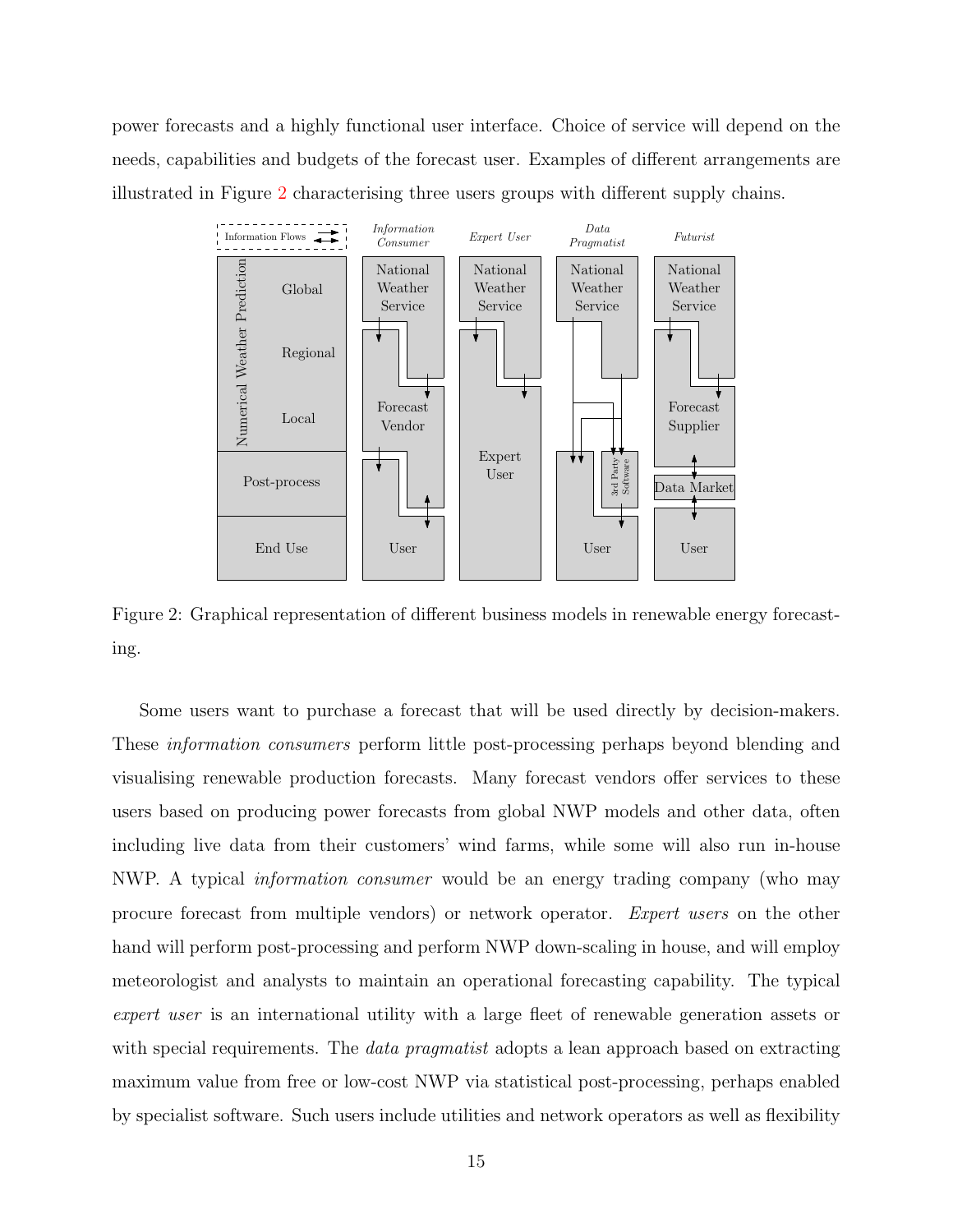providers and energy start-ups. In the future, market places for forecasts may facilitate new forms of forecast information exchanges as discussed next. In addition to cost and skill, users may also consider customer service, cyber security and uptime guarantees when deciding on a forecasting solution.

Trends in energy forecasting include a growth in the number of *'expert users'* procuring large volumes of NWP data as input to advance statistical methods; vendors re-selling global NWP from (multiple) national weather services/models via convenient APIs or cloud computing facilities, and increasing sources of open data, including NWP; and new software solutions for forecast visualisation and integration with other business functions. The number of expert users running their own local NWP models is however in decline, as global and regional models from national weather services and large weather forecast providers are at such a high resolution that, when coupled with advanced statistical methods for postprocessing, there is less value added from downscaling than in the past. A rise in demand for probabilistic forecasting, however, may reverse this trend, as uncertainties derived from NWP models are different from those produced by statistical models.

One of the most innovative business models for RES forecasting can be an intersection of statistical learning, blockchain and cryptocurrencies. The basic idea is a company that hosts a platform that enables different users to submit and buy RES forecasts in a completely decentralised way. This business model contributes to "democratize" the forecasting business since it provides the mechanisms for any supplier (data scientist, PhD student, etc.) to submit forecasts and obtain profit via cryptocurrency tokens indexed to the forecasting skill. For a forecast end-user, this provides access to a plethora of RES forecasts, with different accuracy and price, which can be combined to create a single and more accurate forecast.

Some fundamental requirements are necessary to materialise this model:

• Fit a statistical learning model without the need to disclose data. This requires seamless approaches for maintaining a certain level of privacy or confidentiality and perform numerical computations using this data at the same time. This requirement can be ensured by cryptography solutions, such as: homomorphic encryption that consists in the ability to perform computations on the ciphertext without decrypting it first [\(Gentry,](#page-23-6) [2010\)](#page-23-6); differential privacy, which is a mechanism to guarantee that the probability of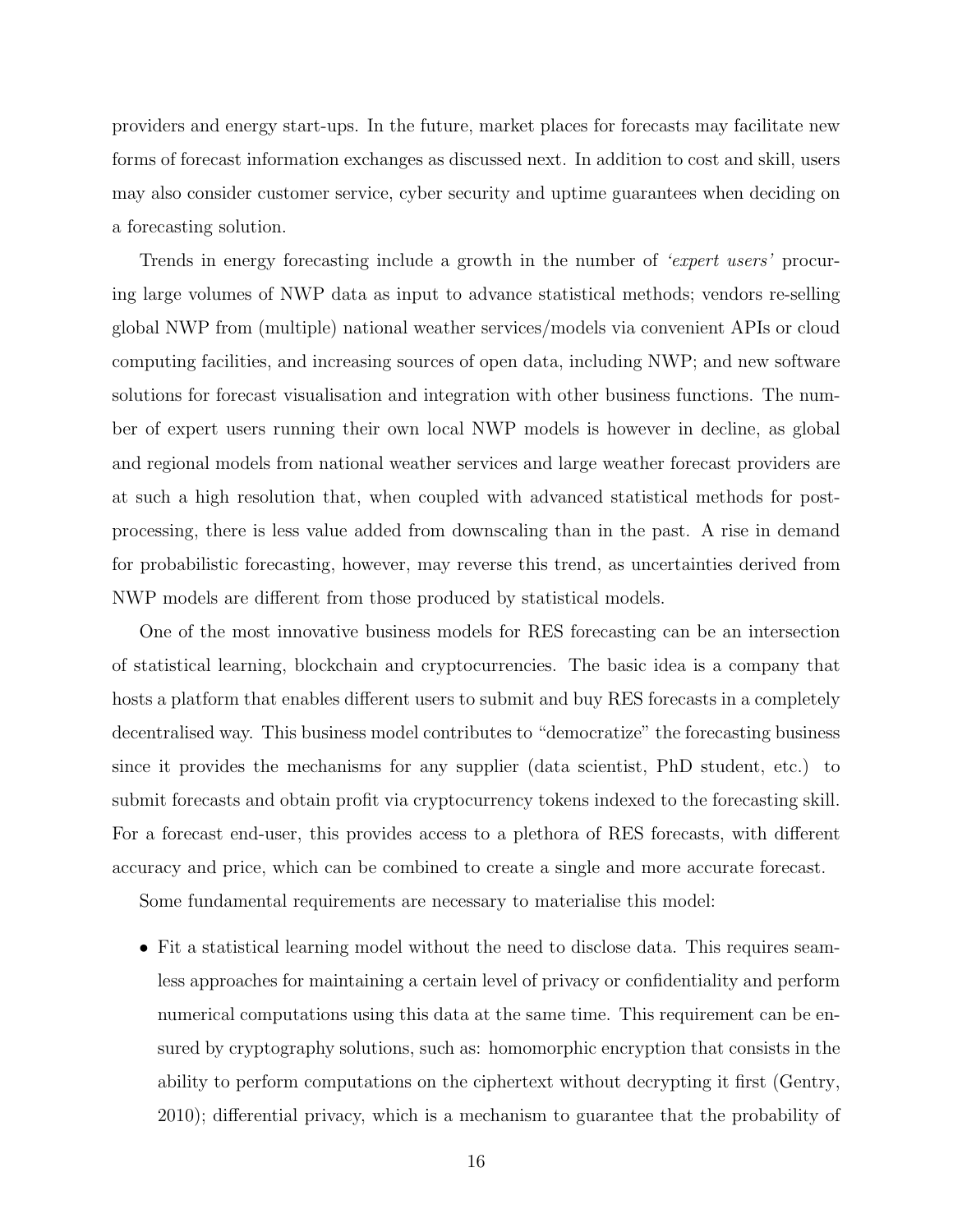producing any particular output from an input cannot vary by more than a factor of  $e^{\epsilon}$ for "similar" inputs differing in only one subject [\(Dwork,](#page-23-7) [2006\)](#page-23-7). However, in differential privacy there is a trade-off between accuracy and privacy, which can be critical for forecasting problems. Recent advances in deep learning, like generative adversarial networks (GANs), can provide a data-driven approach for optimizing privacy-preserving data [\(Tripathy, Wang, & Ishwar,](#page-28-8) [2019\)](#page-28-8).

- Forecast output transparently available to all parties without the need of trusting in a centralised entity. Blockchain and smart contracts technology can be used to build a trustworthy distributed peer-to-peer network with automated transactions [\(Christidis](#page-22-9) [& Devetsikiotis,](#page-22-9) [2016\)](#page-22-9).
- Adequate economic model where third parties are incentivised to share knowledge/data and improve forecasting skill, e.g. through cryptocurrencies (altcoins, tokens) protocols [\(ElBahrawy, Alessandretti, Kandler, Pastor-Satorras, & Baronchelli,](#page-23-8) [2017\)](#page-23-8) or data marketplace mechanisms [\(Agarwal, Dahleh, & Sarkar,](#page-21-7) [2019\)](#page-21-7).

In non-energy domains, this business model is already being explored by several compa-nies and open-source initiatives. OpenMined<sup>[1](#page-16-0)</sup> combines federated machine learning, blockchain, multi-party computation, and homomorphic encryption. In this model, deep learning algorithms fitted in distributed data blocks are traded through smart contracts. The Ocean protocol[2](#page-16-1) uses blockchain and provides a tokenized service layer connecting data providers and consumers, which was designed so that data owners control each dataset. Numerai<sup>[3](#page-16-2)</sup> developed Erasure, a decentralized prediction marketplace for financial forecasting, where data scientists can upload forecasts based on available data, stake them using crypto tokens and earn rewards based on the forecasting performance. SingularityNET is a distributed computing architecture that supports new types of smart contracts templates to facilitate tokenbased market interactions with artificial intelligence and machine learning tools [\(Goertzel,](#page-24-6) [Giacomelli, Hanson, Pennachin, & Argentieri,](#page-24-6) [2017\)](#page-24-6). Finally, Algorithmia DanKu developed

<span id="page-16-1"></span><span id="page-16-0"></span> $1$ <https://www.openmined.org/> (accessed on March 2019).

<span id="page-16-2"></span> $2$ <https://oceanprotocol.com/> (accessed on March 2019).

 $3$ <https://numer.ai/homepage> (accessed on March 2019).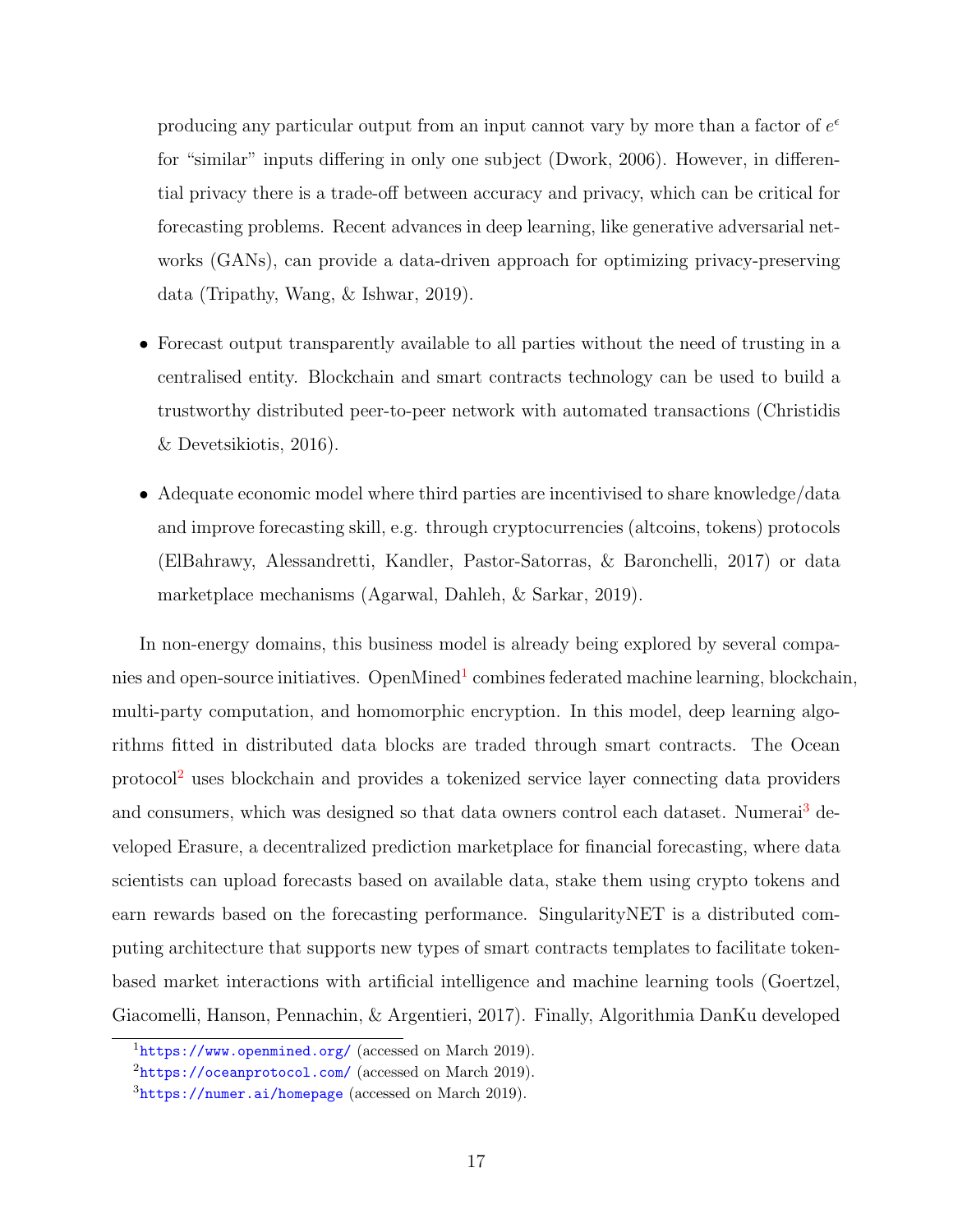a protocol for a marketplace where machine learning models are exchanged in an automated and anonymous manner and cryptocurrency can be used for payment [\(Kurtulmus & Daniel,](#page-25-8) [2018\)](#page-25-8).

### 3.5 New Industry Requirements and Challenges

Future scenarios with near-100% RES integration in electric power systems will define new use cases for RES uncertainty forecasting and require new forecasting products. Two main challenges emerge for power system operations: (i) decrease in system inertia due to high shares of non-synchronous generation - critical for frequency control; (ii) decentralised smallscale RES that create local technical problems in electrical grids (mainly in MV and LV levels).

The first challenge is being tackled with synthetic inertia from RES power plants [\(Morren,](#page-27-9) [de Haan, Kling, & Ferreira,](#page-27-9) [2006\)](#page-27-9) and with inertia monitoring and forecasting from synchronous generation using a network model-driven approach [\(Du & Matevosyan,](#page-23-9) [2018\)](#page-23-9) as well as dispatching synchronous inertia in order to satisfy the minimum required synchronous inertia for frequency control purposes in face of the loss of the largest online synchronous generator(Gu, Yan,  $\&$  Saha, [2018\)](#page-24-7). This induces forecasting requirements, which may consist in high temporal resolution weather and power forecasts that generate probabilistic forecasts of synthetic inertia from RES power plants. These may then be accommodated by dispatch tools with additional security constraints to guarantee minimum inertia or frequency containment reserves aiming to securely operate power systems with near-100% RES integration.

The second challenge is being covered at the academic level with stochastic optimal power flow methods, which in general result in high computational times, require a full modelling of the network equations and do not include domain knowledge from human operators. As mentioned in section [3.3,](#page-11-0) this requires new representations for forecast uncertainty, such as ellipsoids or polyhedra. This also creates some pressure in improving forecasting skill at the individual installation level and the development of local (or distributed) control algorithms with RES forecasts as input and relying in robust optimisation [\(Ma, Wang, Gupta, & Chen,](#page-26-6) [2018\)](#page-26-6).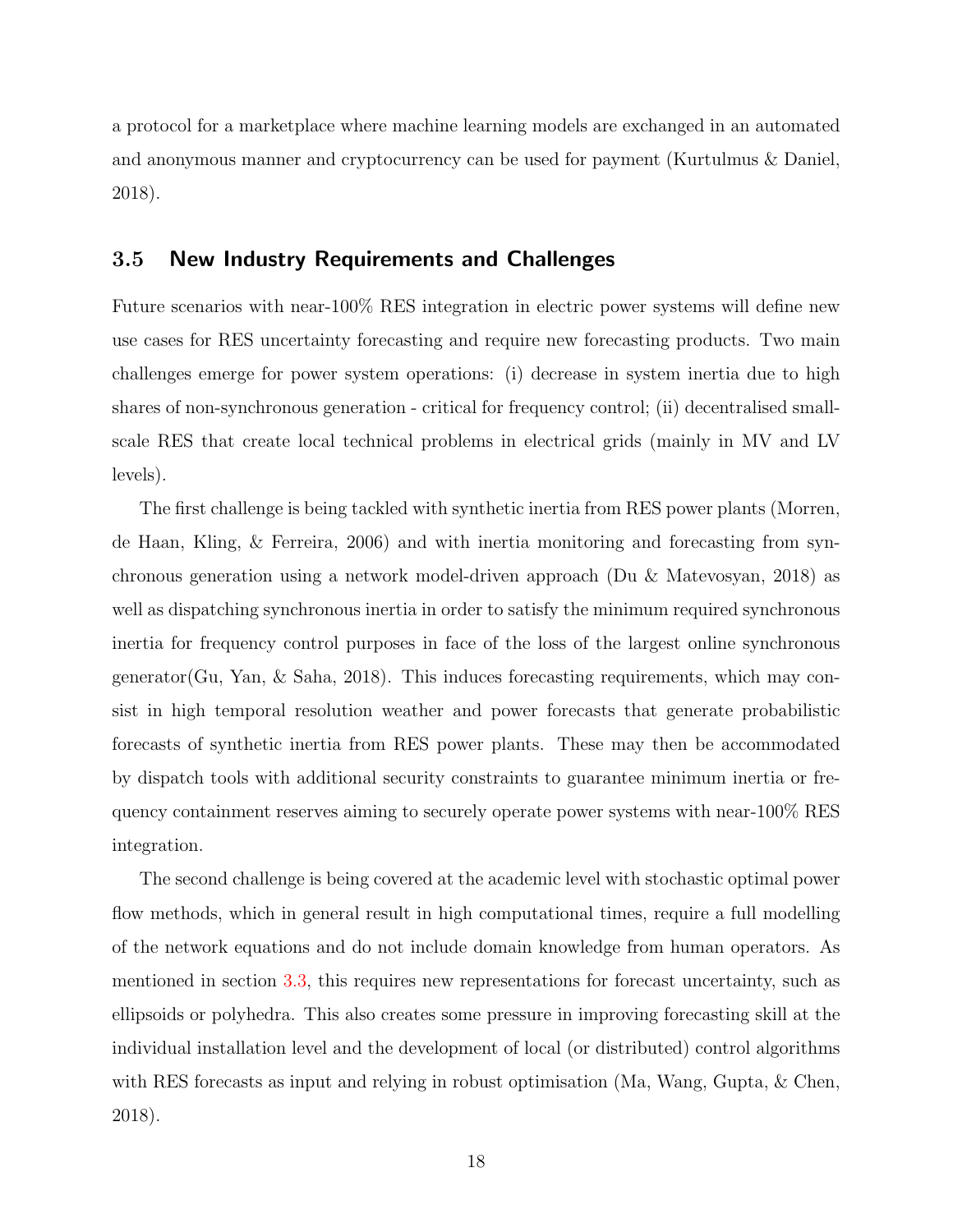In the planning domain (e.g., from months to years ahead), both market players and transmission/distribution system operators face economic and technical (e.g., reliability) risks and the increasing integration of RES maximises the uncertainty associated to the decision-making process. Traditionally, chronological Monte Carlo simulation from historical time series was used for assessing power system reliability (e.g., loss of load expectation) with renewable energy and for future power system scenarios [\(M. Matos et al.,](#page-26-7) [2009\)](#page-26-7). However, an emerging requirement is seasonal forecasts of energy-related weather variables. For instance, the Added Value of Seasonal Climate Forecasting for Integrated Risk Assessment (SECLI-FIRM) Horizon 2020 project  $(2018-2021)^4$  $(2018-2021)^4$  is covering nine use cases to improve seasonal climate forecasts. One use case is titled "winter weather and energy system balancing" and the main objective is to study the benefits of using seasonal forecast information (i.e., wind speed, temperature, mean sea level pressure) to better predict the UK winter mean electricity demand and wind power, and seek a reduction of balancing costs over the winter period. For electricity markets, the use case titled "high/low winds in Spain and energy generation" is driven to demonstrate the use of wind speed seasonal forecast information for long-term management of a portfolio with conventional and renewable power plants. The sub-seasonal to seasonal time frame is also being investigated in projects such as the  $S2S4E^5$  $S2S4E^5$  Horizon 2020 project.

[3104 words]

# 4 CONCLUSIONS

Forecasting for wind and solar energy is already well-established and an important part of efficiently integrating renewable energy into existing power networks. Forecast skill is continuing to improve, driven by advances in both physical modelling (NWP) and statistical modelling. Recent focus has shifted to probabilistic forecasting, which tends to outperform deterministic forecasts whilst also providing a quantification of uncertainty. We have reviewed current activities in both of these areas, and noted recent advances.

<span id="page-18-1"></span><span id="page-18-0"></span><sup>4</sup><http://www.secli-firm.eu/>

 $5$ <https://www.s2s4e.eu>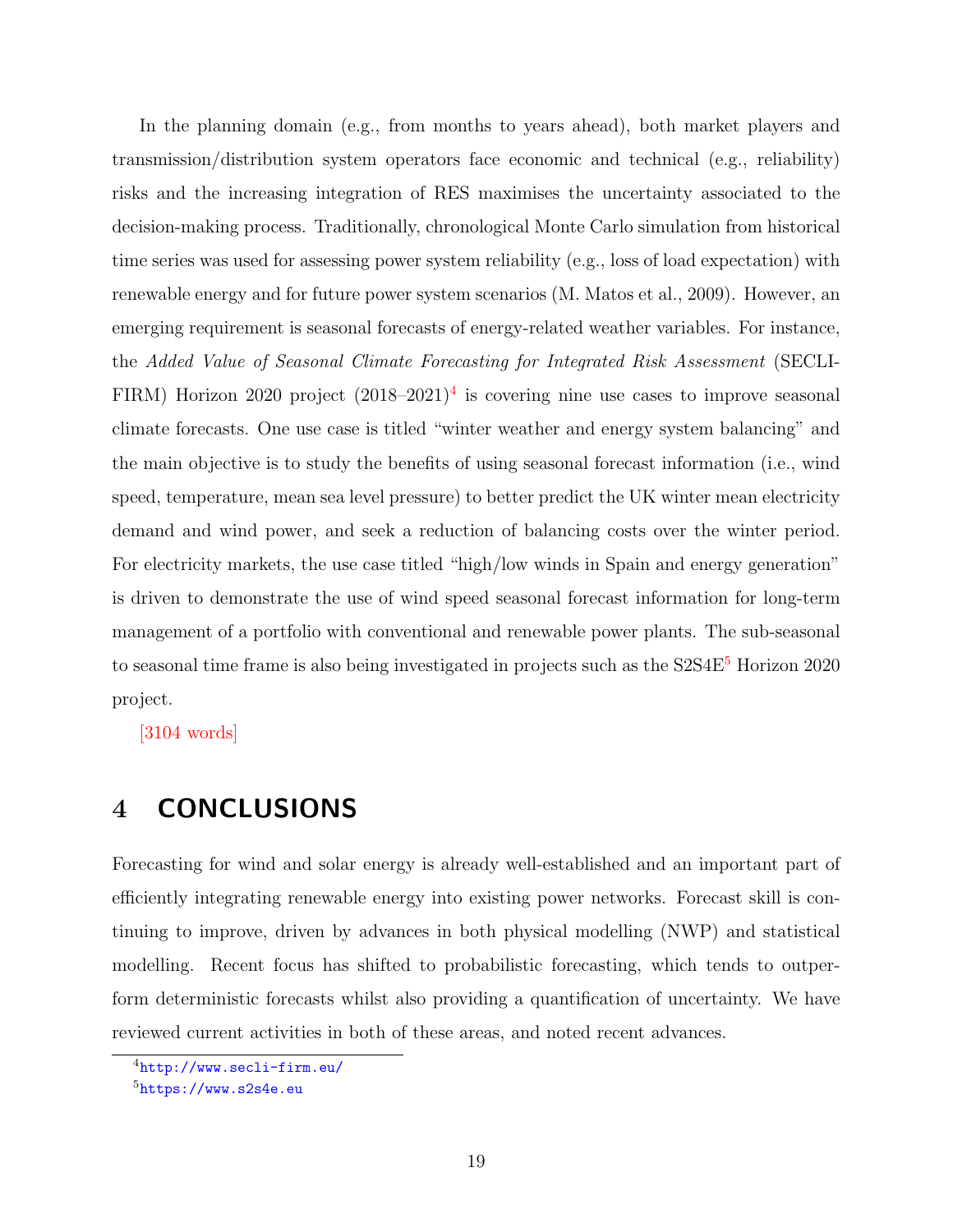In physical modelling, the continuing increase in computing power available for forecasting is allowing NWP models to be run at higher resolutions, and for more models to be run to create ensembles for probabilistic forecasting. There has also been an increase in the amount and types of atmospheric data available. It is the job of data assimilation to make this data available to the NWP models, and higher-resolution data assimilation, as well as including new sources of data, continues to help improve the skill of NWP forecasts.

Statistical modelling is widely used for wind and solar energy forecasting. Very short-term forecasting, from minutes to hours ahead, uses data from the renewable energy plant itself to forecast future values. Skill here can be improved by including other sources of data, such as cloud imagery, radar, or weather typing. Longer-term forecasting, from hours to days ahead, includes NWP forecast data as inputs. Statistical methods are used to remove systematic biases, convert to power, and quantify uncertainty. Phase errors and spatial errors, which become more noticeable as model resolution increases, can be addressed by considering neighbouring time and grid points.

Our discussion then shifted to the future of forecasting for renewable energy. With the availability of large data sets, and new sources of data being included, there is great potential to broaden the types and amount of data used in both statistical and physical modelling. Larger datasets can be used to drive novel approaches in statistical and machine learning, while making new sources of data available to NWP through new data assimilation processes will improve forecast skill.

NWP models are now being run at resolutions approaching an area called the grey zone, where sub-grid scale processes like turbulence and cloud processes are partially resolved, but still partially parameterized. Work coupling NWP with higher-resolution physical LES models, informed by new sources of data, will allow forecast skill to be further improved at these high resolutions.

With the shift towards high-resolution probabilistic forecasting comes a need for new forecasting products. End-user requirements vary across different industries, and there is a need for forecasting products to translate the large amount of forecast data available into a format which can be readily understood by industry, and inform their decision-making processes. This may involve delivering forecast data in different formats, or integrating forecast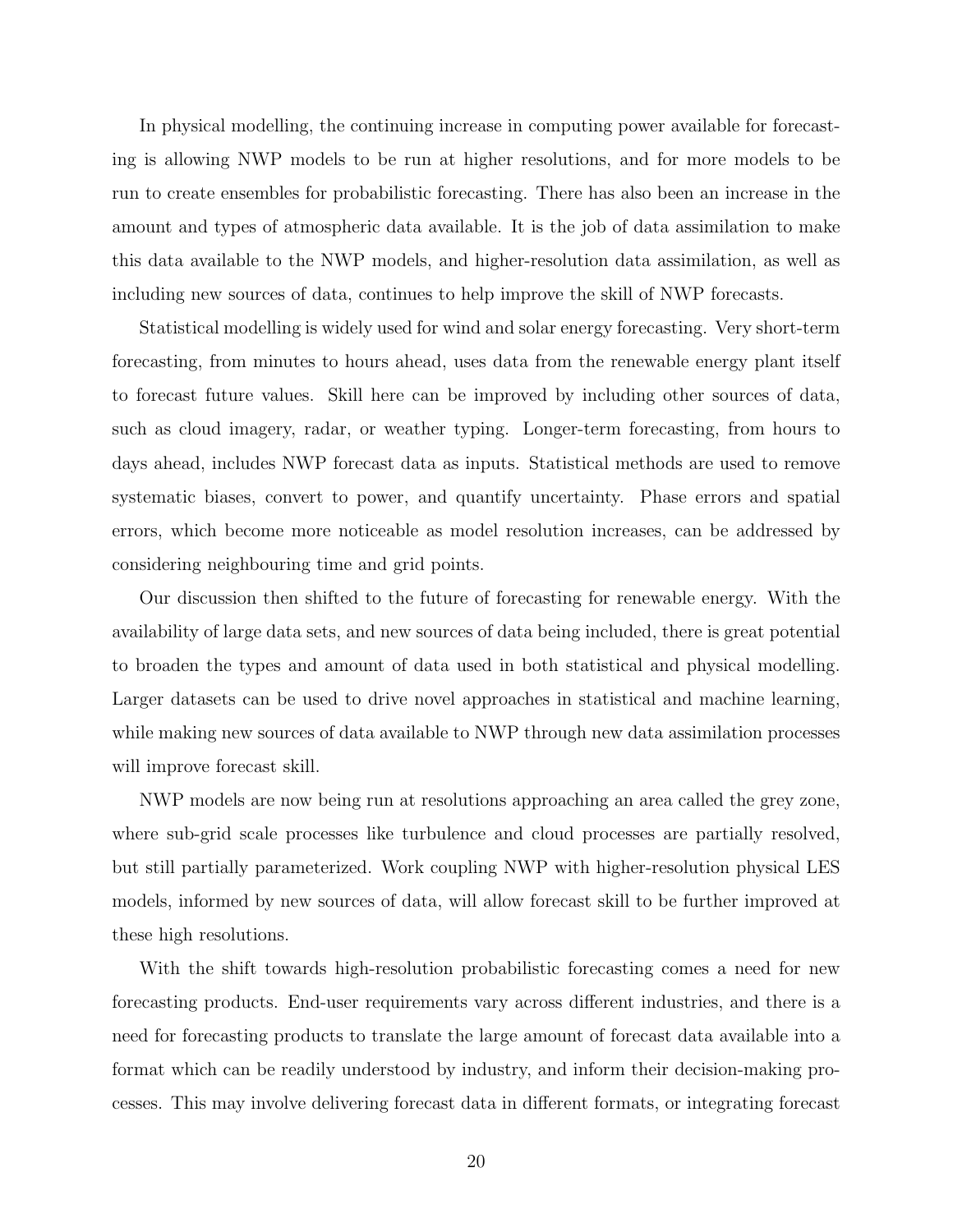variables into end-user models to optimise their overall operation. This integration of forecast data into different modelling processes may change business models in the area of renewable forecasting. Some businesses may shift towards increasing their in-house modelling skills to include forecasting, while other businesses may act as expert users for a range of clients. The way forecast and energy data are exchanged may in itself change with the adoption of blockchain technologies. Coupled with encryption methods which preserve confidentiality, these could allow people to exchange forecast and energy data in a decentralized yet trusted manner.

As electric power systems move towards integration of ever higher amounts of renewable energy, renewable energy forecasting will have an important role to play in preserving system stability. System inertia challenges can be managed by modelling synthetic inertia from renewable energy plants as well as dispatching synchronous inertia. Managing power systems with large amounts of decentralised renewable energy generation will also require advanced forecasting skills for these energy sources, with high-resolution, probabilistic forecasts providing valuable information.

Finally, on planning timescales from months to years ahead, advanced forecasting techniques from seasonal to climate modelling scales will allow better predictions of future power system scenarios and the critical underlying weather-driven uncertainties for systems with high levels of renewable energy generation.

[673 words]

# ACKNOWLEDGEMENTS

Conor Sweeney is a member of the UCD Energy Systems Integration Partnership Programme, which includes the financial support of Science Foundation Ireland under the SFI Strategic Partnership Programme Grant Number SFI/15/SPP/E3125. The opinions, findings and conclusions or recommendations expressed in this material are those of the author(s) and do not necessarily reflect the views of the Science Foundation Ireland. Jethro Browell is supported by an EPSRC Innovation Fellowship (EP/R023484/1). Data statement: No new data were created during the study. Ricardo Bessa acknowledges finance by the National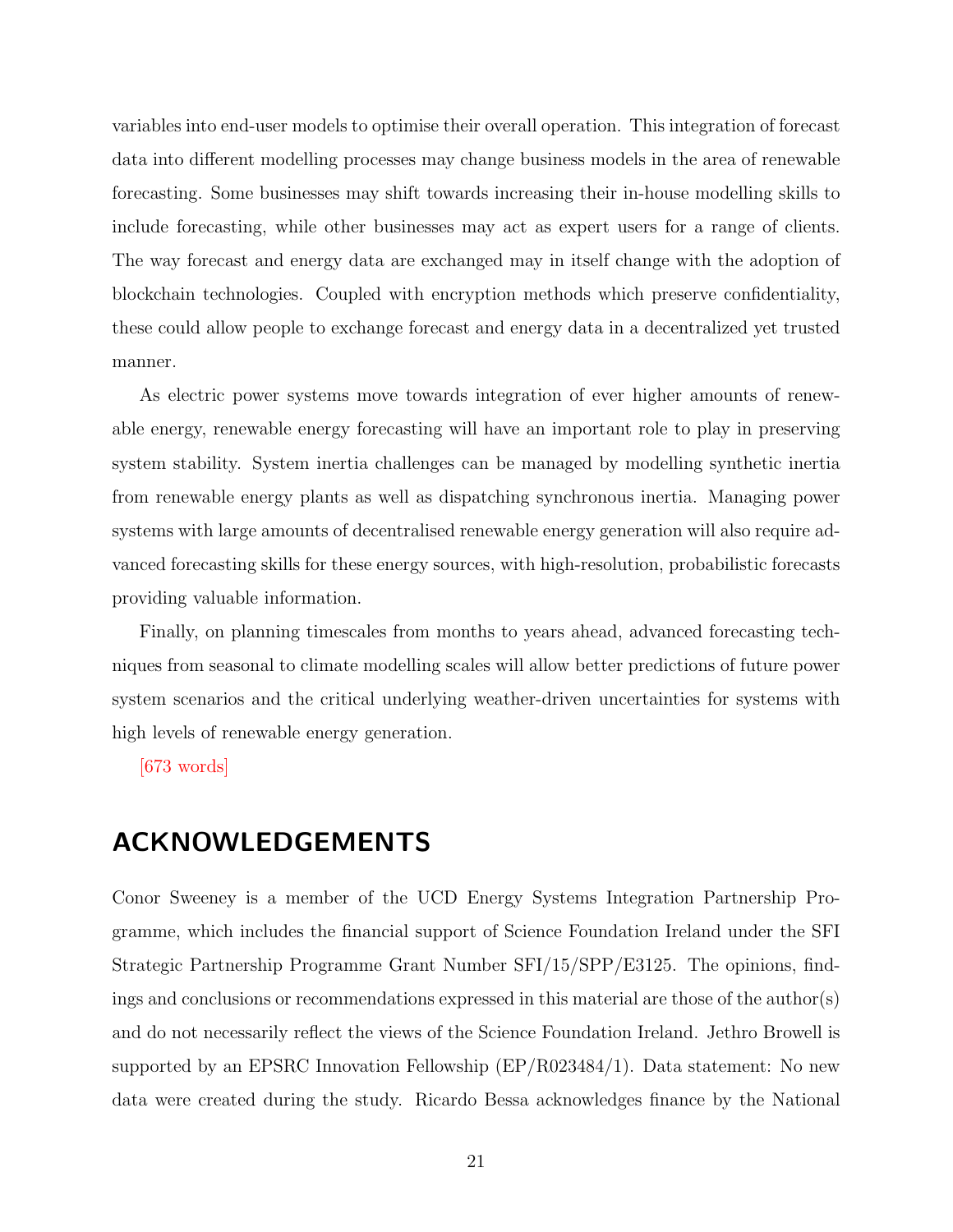Funds through the Portuguese funding agency, FCT - Fundao para a Cincia e a Tecnologia within project:  $UID/EEA/50014/2019$ .

# References

- <span id="page-21-7"></span>Agarwal, A., Dahleh, M., & Sarkar, T. (2019). A marketplace for data: An algorithmic solution. arXiv:1805.08125 , 1–26.
- <span id="page-21-4"></span>Andrade, J. R., & Bessa, R. J. (2017, oct). Improving renewable energy forecasting with a grid of numerical weather predictions. IEEE Transactions on Sustainable Energy,  $8(4)$ , 1571–1580. doi: 10.1109/tste.2017.2694340
- <span id="page-21-6"></span>Angevine, W. M., Olson, J., Kenyon, J., Gustafson, W. I., Endo, S., Suselj, K., & Turner, D. D. (2018). Shallow cumulus in wrf parameterizations evaluated against lasso largeeddy simulations. Monthly Weather Review,  $146(12)$ , 4303-4322. Retrieved from <https://doi.org/10.1175/MWR-D-18-0115.1> doi: 10.1175/MWR-D-18-0115.1
- <span id="page-21-0"></span>Antonanzas, J., Osorio, N., Escobar, R., Urraca, R., de Pison, F. M., & Antonanzas-Torres, F. (2016). Review of photovoltaic power forecasting. Solar Energy, 136, 78 - 111. Retrieved from [http://www.sciencedirect.com/science/article/pii/](http://www.sciencedirect.com/science/article/pii/S0038092X1630250X) [S0038092X1630250X](http://www.sciencedirect.com/science/article/pii/S0038092X1630250X) doi: https://doi.org/10.1016/j.solener.2016.06.069
- <span id="page-21-3"></span>Bannister, R. N. (2017). A review of operational methods of variational and ensemblevariational data assimilation. Quarterly Journal of the Royal Meteorological Society, 143 (703), 607-633. Retrieved from [https://rmets.onlinelibrary.wiley.com/doi/](https://rmets.onlinelibrary.wiley.com/doi/abs/10.1002/qj.2982) [abs/10.1002/qj.2982](https://rmets.onlinelibrary.wiley.com/doi/abs/10.1002/qj.2982) doi: 10.1002/qj.2982
- <span id="page-21-2"></span>Bauer, P., Thorpe, A., & Brunet, G. (2015). The quiet revolution of numerical weather prediction. Nature, 525 (7567), 47.
- <span id="page-21-1"></span>Bessa, R., Möhrlen, C., Fundel, V., Siefert, M., Browell, J., Gaidi, S. E., ... Kariniotakis, G. (2017). Towards improved understanding of the applicability of uncertainty forecasts in the electric power industry. Energies,  $10(9)$ , 1402.
- <span id="page-21-5"></span>Blanc, P., Remund, J., & Vallance, L. (2017). Short-term solar power forecasting based on satellite images. In Renewable energy forecasting (pp. 179–198). Elsevier. doi: 10.1016/b978-0-08-100504-0.00006-8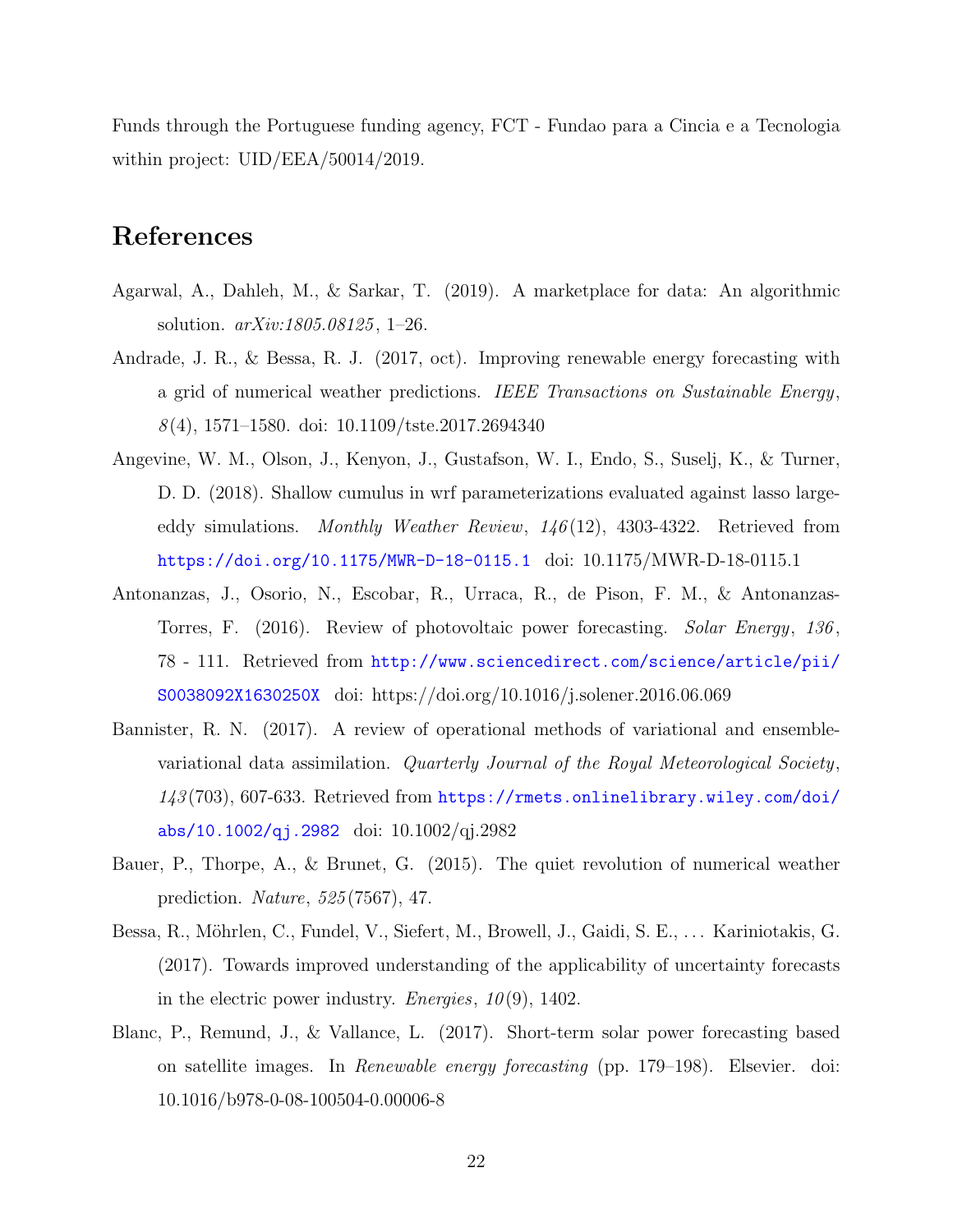- <span id="page-22-0"></span>Bossanyi, E. (1985). Short-term wind prediction using Kalman filters. Wind Engineering,  $9(1), 1-8.$
- <span id="page-22-8"></span>Botterud, A., Wang, J., Zhou, Z., Bessa, R., Keko, H., Akilimali, J., & Miranda, V. (2012, May). Wind power trading under uncertainty in LMP markets. IEEE Transactions on Power Systems, 27(2), 894-903.
- <span id="page-22-2"></span>Browell, J., Drew, D. R., & Philippopoulos, K. (2018, may). Improved very short-term spatio-temporal wind forecasting using atmospheric regimes. Wind Energy,  $21(11)$ , 968–979. doi: 10.1002/we.2207
- <span id="page-22-4"></span>Carminati, F., Candy, B., Bell, W., & Atkinson, N. (2018). Assessment and assimilation of fy-3 humidity sounders and imager in the uk met office global model. Advances in Atmospheric Sciences, 35 (8), 942–954.
- <span id="page-22-5"></span>Choi, I.-J., Park, R.-S., & Lee, J. (2019). Impacts of a newly-developed aerosol climatology on numerical weather prediction using a global atmospheric forecasting model. Atmospheric Environment, 197, 77 - 91. Retrieved from [http://www.sciencedirect.com/](http://www.sciencedirect.com/science/article/pii/S135223101830709X) [science/article/pii/S135223101830709X](http://www.sciencedirect.com/science/article/pii/S135223101830709X) doi: https://doi.org/10.1016/j.atmosenv .2018.10.019
- <span id="page-22-3"></span>Chow, C. W., Urquhart, B., Lave, M., Kleissl, A. D. J., Shields, J., & Washom, B. (2011). Intra-hour forecasting with a total sky imager at the uc san diego solar energy testbed. Solar Energy, 85 (11), 2881–2893.
- <span id="page-22-1"></span>Chowdhury, B. H., & Rahman, S. (1987). Forecasting sub-hourly solar irradiance for prediction of photovoltaic output. In 19th ieee photovoltaic specialists conference (pp.  $171–176$ ).
- <span id="page-22-9"></span>Christidis, K., & Devetsikiotis, M. (2016, May). Blockchains and smart contracts for the internet of things. IEEE Access, 4, 2292-2303.
- <span id="page-22-7"></span>Chui, T. C. Y., Siuta, D., West, G., Modzelewski, H., Schigas, R., & Stull, R. (2019). On producing reliable and affordable numerical weather forecasts on public cloudcomputing infrastructure. Journal of Atmospheric and Oceanic Technology, 36 (3), 491509. Retrieved from <https://doi.org/10.1175/JTECH-D-18-0142.1> doi: 10 .1175/JTECH-D-18-0142.1
- <span id="page-22-6"></span>de Haan, S. (2011). High-resolution wind and temperature observations from aircraft tracked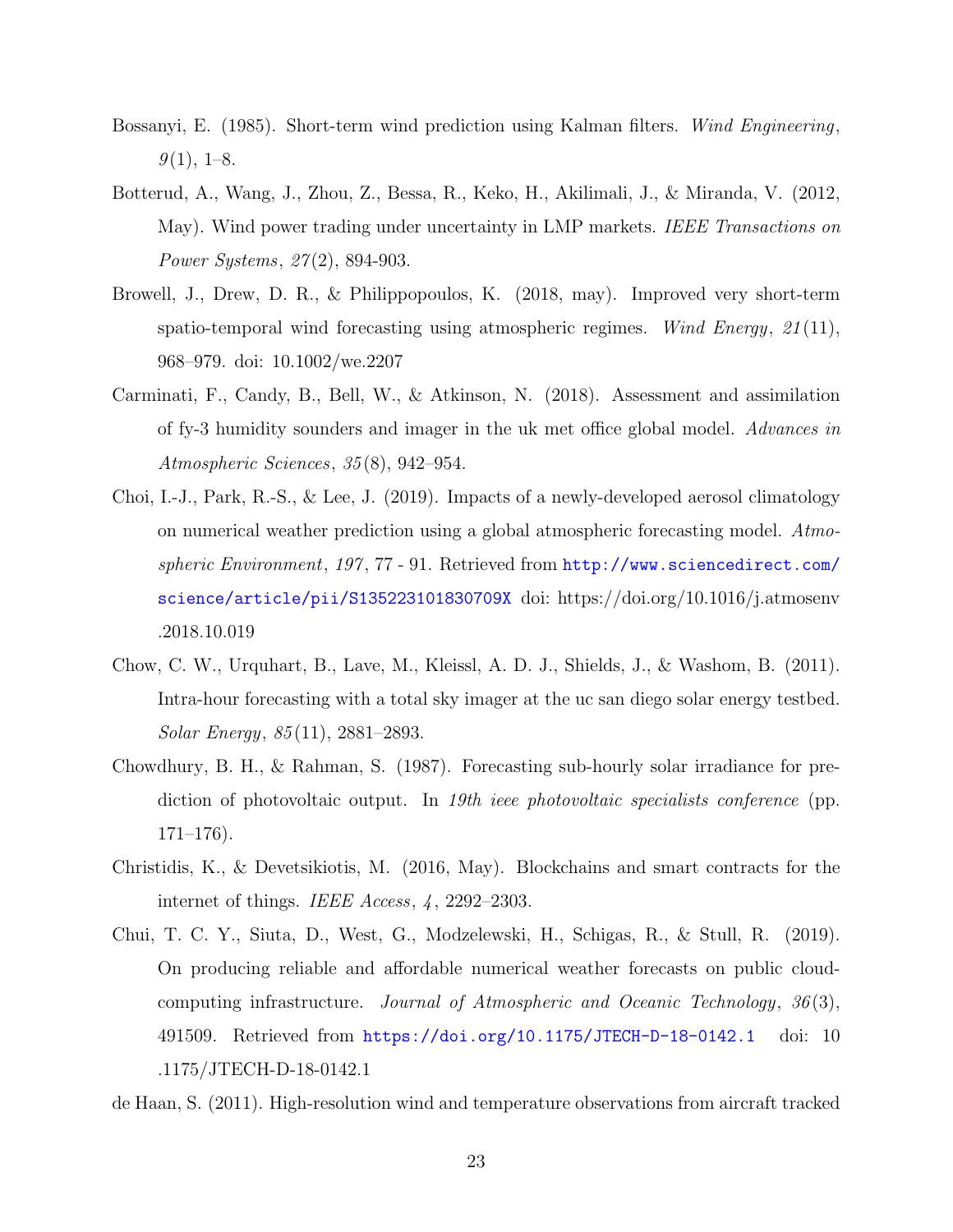by mode-s air traffic control radar. Journal of Geophysical Research: Atmospheres,  $116(D10)$ . Retrieved from [https://agupubs.onlinelibrary.wiley.com/doi/abs/](https://agupubs.onlinelibrary.wiley.com/doi/abs/10.1029/2010JD015264) [10.1029/2010JD015264](https://agupubs.onlinelibrary.wiley.com/doi/abs/10.1029/2010JD015264) doi: 10.1029/2010JD015264

- <span id="page-23-9"></span>Du, P., & Matevosyan, J. (2018, March). Forecast system inertia condition and its impact to integrate more renewables. IEEE Transactions on Smart Grid,  $9(2)$ , 1531-1533.
- <span id="page-23-7"></span>Dwork, C. (2006). Differential privacy. In Icalp 2006: Automata, languages and programming  $(pp. 1-12)$ .
- <span id="page-23-8"></span>ElBahrawy, A., Alessandretti, L., Kandler, A., Pastor-Satorras, R., & Baronchelli, A. (2017). Evolutionary dynamics of the cryptocurrency market. Royal Society open science,  $\frac{1}{4}(11), 170623.$
- <span id="page-23-4"></span>Fang, L., Zhan, X., Hain, C., Yin, J., Liu, J., & Schull, M. (2018). An assessment of the impact of land thermal infrared observation on regional weather forecasts using two different data assimilation approaches. Remote Sensing,  $10(4)$ , 625.
- <span id="page-23-2"></span>Feist, M. M., Westbrook, C. D., Clark, P. A., Stein, T. H., Lean, H. W., & Stirling, A. J. (2019). Statistics of convective cloud turbulence from a comprehensive turbulence retrieval method for radar observations. Quarterly Journal of the Royal Meteorological Society,  $145(719)$ , 727-744. Retrieved from [https://rmets.onlinelibrary.wiley](https://rmets.onlinelibrary.wiley.com/doi/abs/10.1002/qj.3462) [.com/doi/abs/10.1002/qj.3462](https://rmets.onlinelibrary.wiley.com/doi/abs/10.1002/qj.3462) doi: 10.1002/qj.3462
- <span id="page-23-5"></span>Frolov, A. V. (2017, Sep 01). Can a quantum computer be applied for numerical weather prediction? Russian Meteorology and Hydrology, 42 (9), 545–553. Retrieved from <https://doi.org/10.3103/S1068373917090011> doi: 10.3103/S1068373917090011
- <span id="page-23-0"></span>Gallego-Castillo, C., Cuerva-Tejero, A., & Lopez-Garcia, O. (2015). A review on the recent history of wind power ramp forecasting. Renewable and Sustainable Energy Reviews, 52 , 1148 - 1157. Retrieved from [http://www.sciencedirect.com/science/article/](http://www.sciencedirect.com/science/article/pii/S1364032115008011) [pii/S1364032115008011](http://www.sciencedirect.com/science/article/pii/S1364032115008011) doi: https://doi.org/10.1016/j.rser.2015.07.154
- <span id="page-23-6"></span>Gentry, C. (2010, March). Computing arbitrary functions of encrypted data. Communications of the ACM,  $53(3)$ , 97-105.
- <span id="page-23-1"></span>Gilbert, C., Browell, J., & McMillan, D. (2019). Leveraging turbine-level data for improved probabilistic wind power forecasting. submitted.
- <span id="page-23-3"></span>Gilbert, C., Messner, J. W., Pinson, P., Trombe, P.-J., Verzijlbergh, R., van Dorp, P., &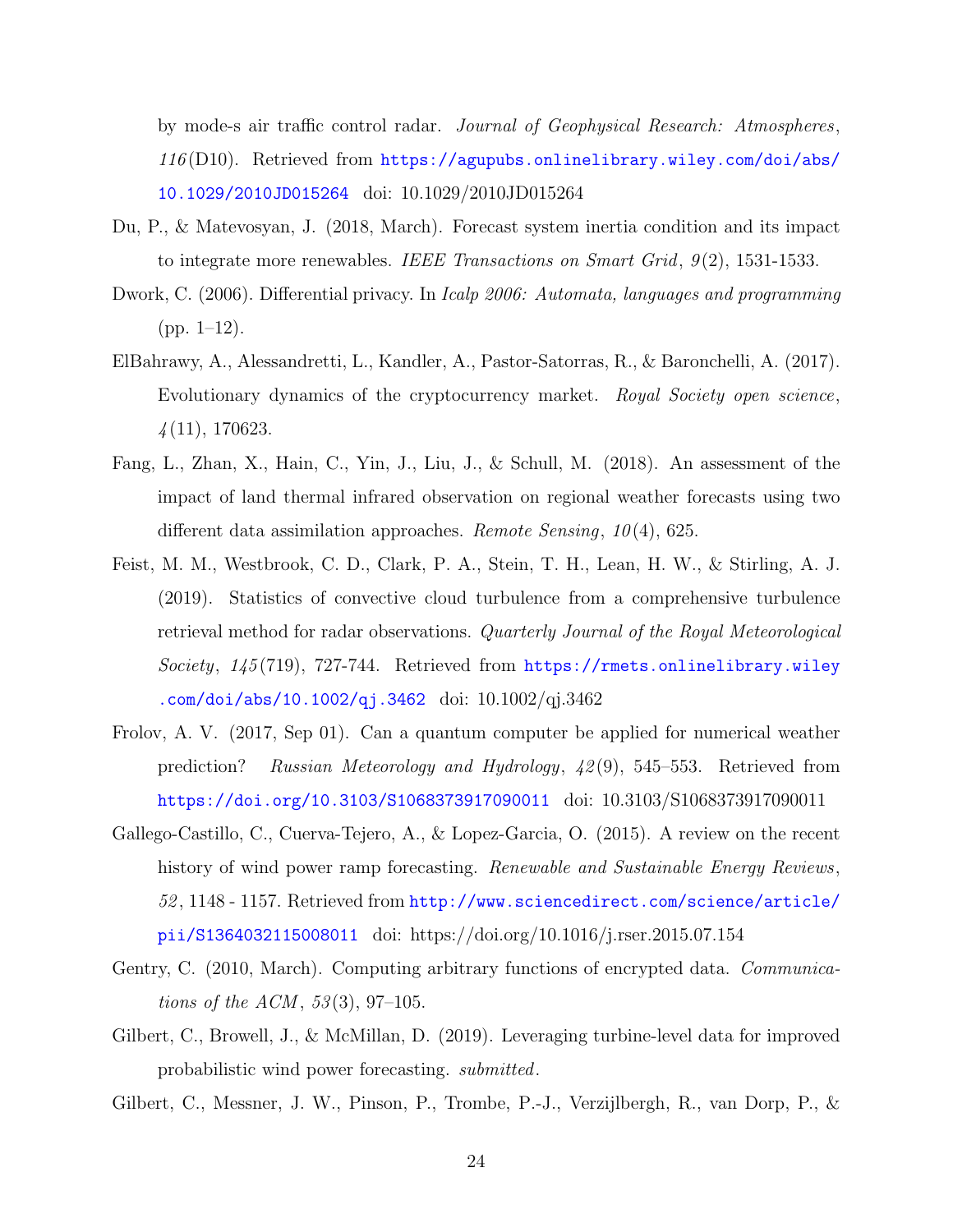Jonker, H. (2019). Statistical post-processing of turbulence-resolving weather forecasts for offshore wind power forecasting.

(Submitted)

- <span id="page-24-6"></span>Goertzel, B., Giacomelli, S., Hanson, D., Pennachin, C., & Argentieri, M. (2017). SingularityNET: A decentralized, open market and inter-network for AIs. Retrieved from <https://public.singularitynet.io/whitepaper.pdf> (The SingularityNET whitepaper)
- <span id="page-24-4"></span>Golestaneh, F., Pinson, P., Azizipanah-Abarghooee, R., & Gooi, H. B. (2018). Ellipsoidal prediction regions for multivariate uncertainty characterization. IEEE Transactions on Power Systems, 33 (4), 4519–4530.
- <span id="page-24-5"></span>Golestaneh, F., Pinson, P., & Gooi, H. B. (2019). Polyhedral predictive regions for power system applications. IEEE Transactions on Power Systems,  $34(1)$ , 693–704.
- <span id="page-24-2"></span>Gottschall, J., Gribben, B., Stein, D., & Würth, I. (2017). Floating lidar as an advanced offshore wind speed measurement technique: current technology status and gap analysis in regard to full maturity. Wiley Interdisciplinary Reviews: Energy and Environment,  $6(5)$ , e250. Retrieved from [https://onlinelibrary.wiley.com/doi/abs/10.1002/](https://onlinelibrary.wiley.com/doi/abs/10.1002/wene.250) [wene.250](https://onlinelibrary.wiley.com/doi/abs/10.1002/wene.250) doi: 10.1002/wene.250
- <span id="page-24-7"></span>Gu, H., Yan, R., & Saha, T. K. (2018, March). Minimum synchronous inertia requirement of renewable power systems. IEEE Transactions on Power Systems, 33 (2), 1533-1543.
- <span id="page-24-1"></span>Gustafsson, N., Janji, T., Schraff, C., Leuenberger, D., Weissmann, M., Reich, H., ... Fujita, T. (2018). Survey of data assimilation methods for convective-scale numerical weather prediction at operational centres. Quarterly Journal of the Royal Meteorological Society, 144(713), 1218-1256. Retrieved from [https://rmets.onlinelibrary](https://rmets.onlinelibrary.wiley.com/doi/abs/10.1002/qj.3179) [.wiley.com/doi/abs/10.1002/qj.3179](https://rmets.onlinelibrary.wiley.com/doi/abs/10.1002/qj.3179) doi: 10.1002/qj.3179
- <span id="page-24-3"></span>Haessig, P., Multon, B., Ahmed, H. B., Lascaud, S., & Bondon, P. (2015). Energy storage sizing for wind power: Impact of the autocorrelation of day-ahead forecast errors. Wind  $Energy, 18(1), 43-57.$
- <span id="page-24-0"></span>Hoffman, R. N., Kumar, V. K., Boukabara, S.-A., Ide, K., Yang, F., & Atlas, R. (2018). Progress in forecast skill at three leading global operational nwp centers during 201517 as seen in summary assessment metrics (sams). Weather and Forecasting, 33 (6), 1661-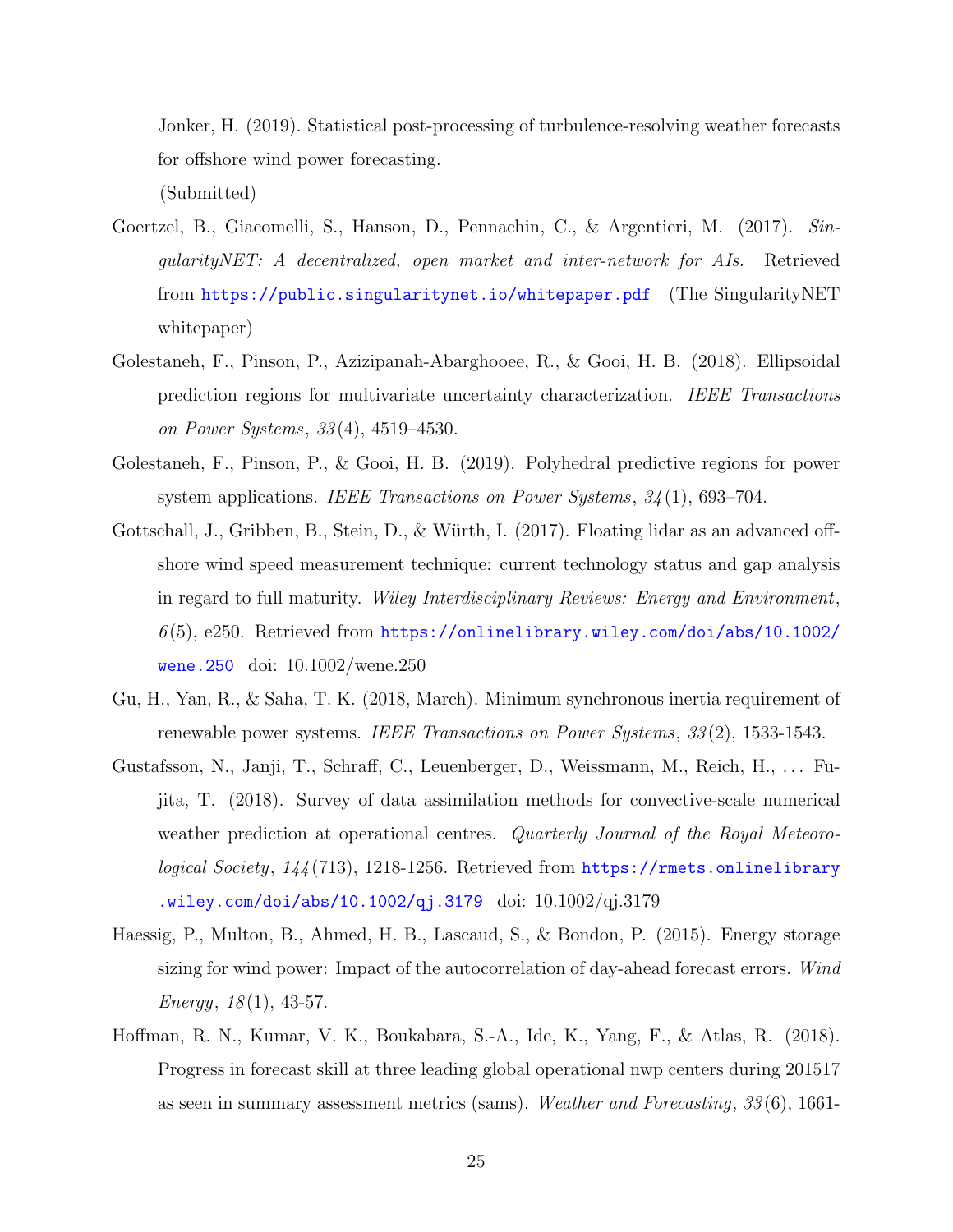1679. Retrieved from <https://doi.org/10.1175/WAF-D-18-0117.1> doi: 10.1175/ WAF-D-18-0117.1

- <span id="page-25-7"></span>Ivanov, S., Michaelides, S., & Ruban, I. (2018). Mesoscale resolution radar data assimilation experiments with the harmonie model. Remote sensing,  $10(9)$ , 1453.
- <span id="page-25-5"></span>Iversen, E. B., Juhl, R., Møller, J. K., Kleissl, J., Madsen, H., & Morales, J. M. (2017). Spatio-temporal forecasting by coupled stochastic differential equations: Applications to solar power. (Arxiv preprint: arXiv:1706.04394v1)
- <span id="page-25-2"></span>Jensenius, J., & Cotton, G. (1981). The development and testing of automated solar energy forecasts based on the model output statistics (MOS) technique. In 1st workshop on terrestrial solar resource forecasting and on use of satellites for terrestrial solar resource assessment.
- <span id="page-25-0"></span>Jung, J., & Broadwater, R. P. (2014). Current status and future advances for wind speed and power forecasting. Renewable and Sustainable Energy Reviews, 31, 762 - 777. Retrieved from [http://www.sciencedirect.com/science/article/pii/](http://www.sciencedirect.com/science/article/pii/S1364032114000094) [S1364032114000094](http://www.sciencedirect.com/science/article/pii/S1364032114000094) doi: https://doi.org/10.1016/j.rser.2013.12.054
- <span id="page-25-4"></span>Kazantzidis, A., Tzoumanikas, P., Blanc, P., Massip, P., Wilbert, S., & Ramirez-Santigosa, L. (2017). Short-term forecasting based on all-sky cameras. In Renewable energy forecasting (pp. 153–178). Elsevier. doi: 10.1016/b978-0-08-100504-0.00005-6
- <span id="page-25-6"></span>Kealy, J. C., Efstathiou, G. A., & Beare, R. J. (2019, Apr 01). The onset of resolved boundary-layer turbulence at grey-zone resolutions. Boundary-Layer Meteorology, 171 (1), 31–52. Retrieved from <https://doi.org/10.1007/s10546-018-0420-0> doi: 10.1007/s10546-018-0420-0
- <span id="page-25-8"></span>Kurtulmus, A., & Daniel, K. (2018). Trustless machine learning contracts; evaluating and exchanging machine learning models on the ethereum blockchain.  $arXiv:1802.10185$ .
- <span id="page-25-3"></span>Landry, M., Erlinger, T. P., Patschke, D., & Varrichio, C. (2016). Probabilistic gradient boosting machines for GEFCom2014 wind forecasting. International Journal of Forecasting, 32 (3), 1061–1066. doi: http://dx.doi.org/10.1016/j.ijforecast.2016.02.002
- <span id="page-25-1"></span>Leutbecher, M., Lock, S.-J., Ollinaho, P., Lang, S. T. K., Balsamo, G., Bechtold, P., ... Weisheimer, A. (2017). Stochastic representations of model uncertainties at ecmwf: state of the art and future vision. Quarterly Journal of the Royal Meteorological Society,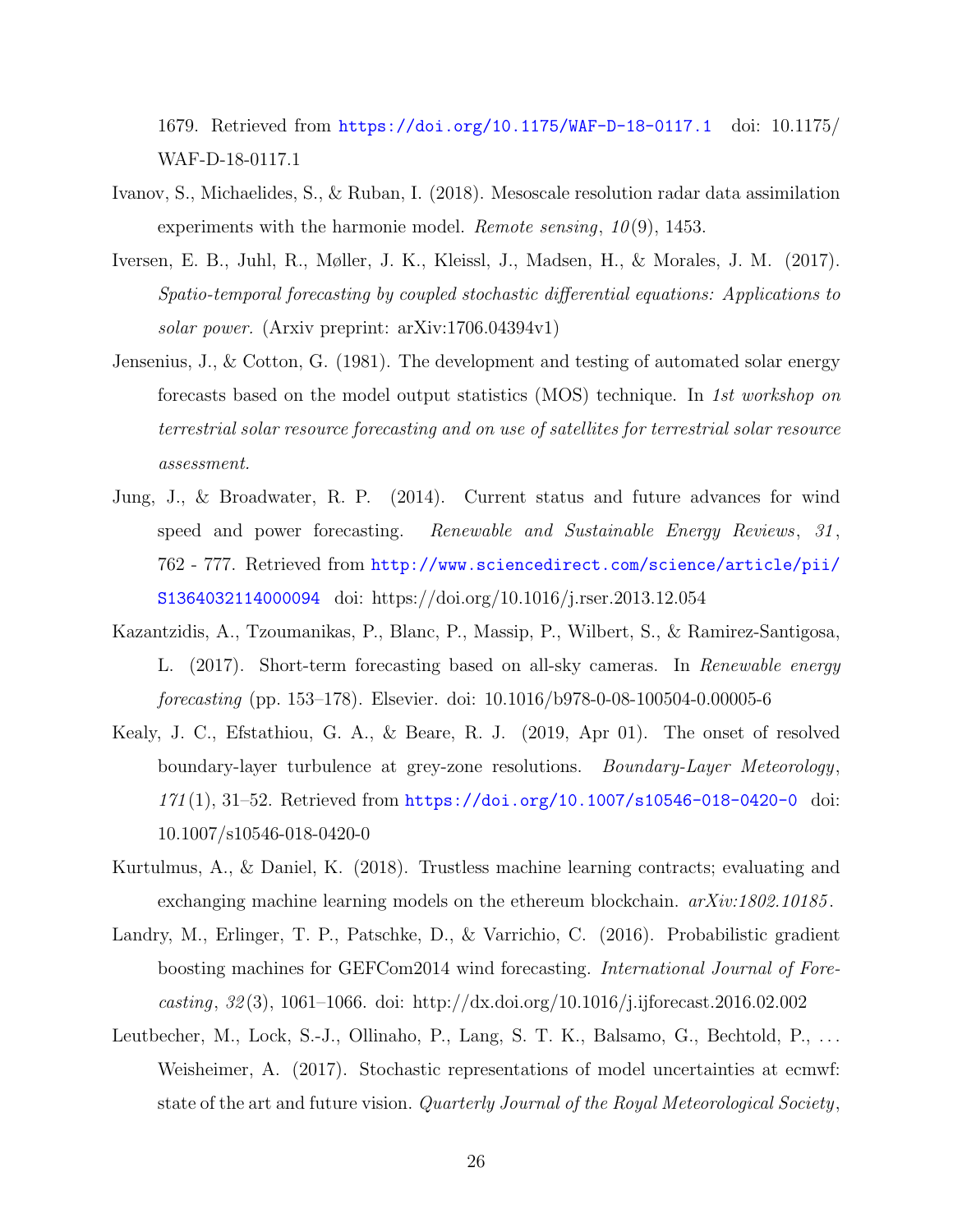143 (707), 2315-2339. Retrieved from [https://rmets.onlinelibrary.wiley.com/](https://rmets.onlinelibrary.wiley.com/doi/abs/10.1002/qj.3094) [doi/abs/10.1002/qj.3094](https://rmets.onlinelibrary.wiley.com/doi/abs/10.1002/qj.3094) doi: 10.1002/qj.3094

- <span id="page-26-0"></span>Lorenc, A. C., & Jardak, M. (2018). A comparison of hybrid variational data assimilation methods for global nwp. Quarterly Journal of the Royal Meteorological Society, 144 (717), 2748-2760. Retrieved from [https://rmets.onlinelibrary.wiley.com/](https://rmets.onlinelibrary.wiley.com/doi/abs/10.1002/qj.3401) [doi/abs/10.1002/qj.3401](https://rmets.onlinelibrary.wiley.com/doi/abs/10.1002/qj.3401) doi: 10.1002/qj.3401
- <span id="page-26-6"></span>Ma, W.-J., Wang, J., Gupta, V., & Chen, C. (2018, March). Distributed energy management for networked microgrids using online ADMM with regret. IEEE Transactions on *Smart Grid,*  $9(2)$ , 847-856.
- <span id="page-26-7"></span>Matos, M., Lopes, J. P., Rosa, M., Ferreira, R., da Silva, A. L., Sales, W., . . . L´opez, R. (2009, October). Probabilistic evaluation of reserve requirements of generating systems with renewable power sources: The portuguese and spanish cases. International Journal of Electrical Power & Energy Systems,  $31(9)$ , 562-569.
- <span id="page-26-5"></span>Matos, M. A., & Bessa, R. (2011, May). Setting the operating reserve using probabilistic wind power forecasts. IEEE Transactions on Power Systems, 26(2), 594-603.
- <span id="page-26-2"></span>McMichael, L. A., Mechem, D. B., Wang, S., Wang, Q., Kogan, Y. L., & Teixeira, J. (2019). Assessing the mechanisms governing the daytime evolution of marine stratocumulus using large-eddy simulation. Quarterly Journal of the Royal Meteorological Society, 145 (719), 845-866. Retrieved from [https://rmets.onlinelibrary.wiley.com/doi/](https://rmets.onlinelibrary.wiley.com/doi/abs/10.1002/qj.3469) [abs/10.1002/qj.3469](https://rmets.onlinelibrary.wiley.com/doi/abs/10.1002/qj.3469) doi: 10.1002/qj.3469
- <span id="page-26-3"></span>McNicholas, C., & Mass, C. F. (2018). Impacts of assimilating smartphone pressure observations on forecast skill during two case studies in the pacific northwest. Weather and Forecasting,  $33(5)$ , 1375-1396. Retrieved from  $https://doi.org/10.1175/WAF-D-18$ [-0085.1](https://doi.org/10.1175/WAF-D-18-0085.1) doi: 10.1175/WAF-D-18-0085.1
- <span id="page-26-1"></span>Messner, J. W., & Pinson, P. (2018, apr). Online adaptive lasso estimation in vector autoregressive models for high dimensional wind power forecasting. International Journal of Forecasting. doi: 10.1016/j.ijforecast.2018.02.001
- <span id="page-26-4"></span>Möhrlen, C., Bessa, R., Barthod, M., Goretti, G., & Siefert, M. (2016). Use of forecast uncertainties in the power sector: State-of-the-art of business practices. In Proceedings of the 15th international workshop on large-scale integration of wind power into power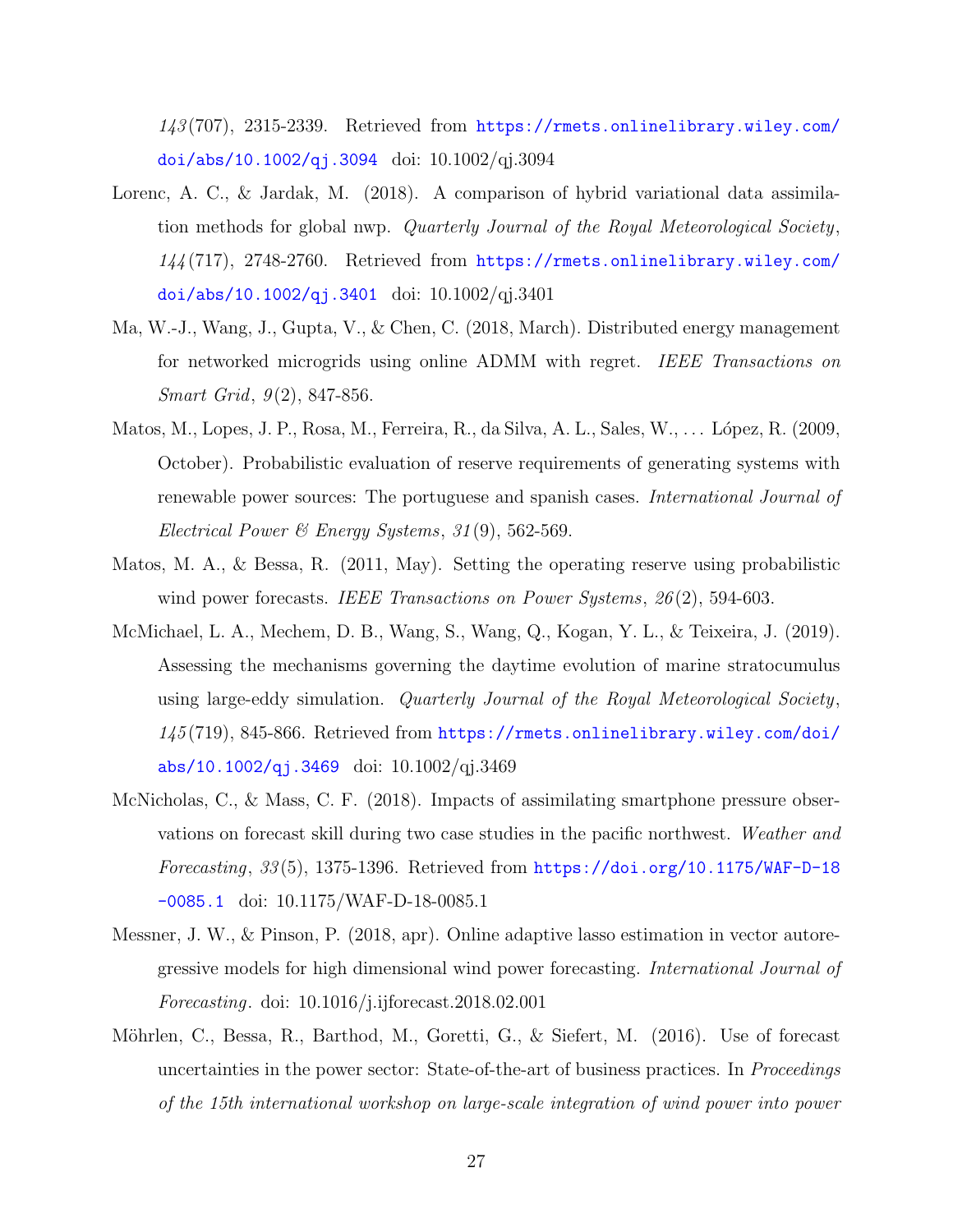systems as well as on transmission networks for offshore wind power plants. Vienna, Austria.

- <span id="page-27-9"></span>Morren, J., de Haan, S., Kling, W., & Ferreira, J. (2006, February). Wind turbines emulating inertia and supporting primary frequency control. IEEE Transactions on Power  $Systems, 21(1), 433-434.$
- <span id="page-27-5"></span>Orwig, K. D., Ahlstrom, M. L., Banunarayanan, V., Sharp, J., Wilczak, J. M., Freedman, J., . . . Marquis, M. (2015, July). Recent trends in variable generation forecasting and its value to the power system. IEEE Transactions on Sustainable Energy,  $6(3)$ , 924-933.
- <span id="page-27-7"></span>Papavasiliou, A., & Oren, S. (2013). Multiarea stochastic unit commitment for high wind penetration in a transmission constrained network. Operations Research, 61 (3), 578– 592.
- <span id="page-27-2"></span>Parodi, A., Pulvirenti, L., Lagasio, M., Pierdicca, N., Marzano, F. S., Riva, C., . . . Rommen, B. (2018, July). Ingestion of sentinel-derived remote sensing products in numerical weather prediction models: First results of the esa steam project. In Igarss 2018 -2018 ieee international geoscience and remote sensing symposium (p. 3901-3904). doi: 10.1109/IGARSS.2018.8518830
- <span id="page-27-6"></span>Pinson, P. (2013). Wind energy: Forecasting challenges for its operational management. Statistical Science, 28 (4), 564–585.
- <span id="page-27-3"></span>Pinson, P., & Madsen, H. (2009, March). Ensemblebased probabilistic forecasting at Horns rev. *Wind Energy*,  $12(2)$ , 137-155.
- <span id="page-27-4"></span>Pinson, P., Madsen, H., Nielsen, H. A., Papaefthymiou, G., & Klöckl, B. (2009). From probabilistic forecasts to statistical scenarios of shortterm wind power production. Wind Energy, 12 (1), 51-62.
- <span id="page-27-8"></span>Pinto, R., Bessa, R., & Matos, M. (2017, December). Multi-period flexibility forecast for low voltage prosumers. *Energy*, 141, 2251-2263.
- <span id="page-27-1"></span>Redfern, S., Olson, J. B., Lundquist, J. K., & Clack, C. T. M. (2019). Incorporation of the rotor-equivalent wind speed into the weather research and forecasting models wind farm parameterization. Monthly Weather Review,  $147(3)$ , 1029-1046. Retrieved from <https://doi.org/10.1175/MWR-D-18-0194.1> doi: 10.1175/MWR-D-18-0194.1

<span id="page-27-0"></span>Sanz Rodrigo, J., Chvez Arroyo, R. A., Moriarty, P., Churchfield, M., Kosovi, B., Rthor,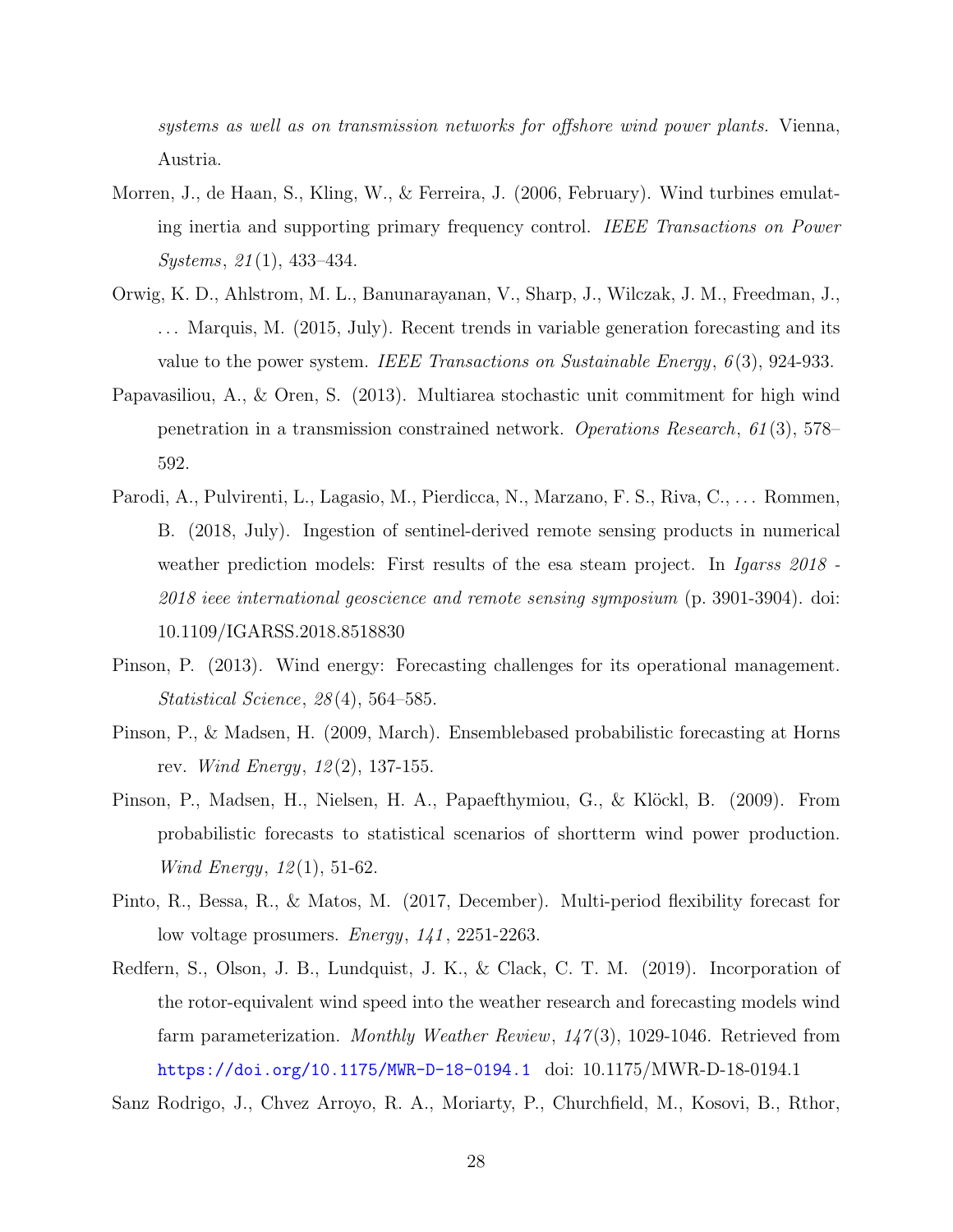P.-E., . . . Rife, D. (2017). Mesoscale to microscale wind farm flow modeling and evaluation. Wiley Interdisciplinary Reviews: Energy and Environment,  $6(2)$ , e214. Retrieved from <https://onlinelibrary.wiley.com/doi/abs/10.1002/wene.214> doi: 10.1002/wene.214

- <span id="page-28-0"></span>Siuta, D. M., & Stull, R. B. (2018). Benefits of a multimodel ensemble for hub-height wind prediction in mountainous terrain. Wind Energy, 21 (9), 783–800.
- <span id="page-28-6"></span>Stone, E. K. (2018). A comparison of mode-s enhanced surveillance observations with other in situ aircraft observations. Quarterly Journal of the Royal Meteorological Society,  $144(712)$ , 695-700. Retrieved from [https://rmets.onlinelibrary.wiley.com/doi/](https://rmets.onlinelibrary.wiley.com/doi/abs/10.1002/qj.3238) [abs/10.1002/qj.3238](https://rmets.onlinelibrary.wiley.com/doi/abs/10.1002/qj.3238) doi: 10.1002/qj.3238
- <span id="page-28-1"></span>Tastu, J., Pinson, P., & Madsen, H. (2015). Space-time trajectories of wind power generation: Parametrized precision matrices under a gaussian copula approach. In A. Antoniadis, J.-M. Poggi, & X. Brossat (Eds.), Modeling and stochastic learning for forecasting in high dimensions (pp. 267–296). Cham: Springer International Publishing.
- <span id="page-28-8"></span>Tripathy, A., Wang, Y., & Ishwar, P. (2019, January). Privacy-preserving adversarial networks.  $arXiv:1712.07008$ , 1-15.
- <span id="page-28-5"></span>Trombe, P., Pinson, P., & Madsen, H. (2014). Automatic classification of offshore wind regimes with weather radar observations. IEEE Journal of Selected Topics in Applied Earth Observations and Remote Sensing,  $7(1)$ , 116–125.
- <span id="page-28-2"></span>Trombe, P., Pinson, P., Vincent, C., Bøvith, T., Cutululis, N. A., Draxl, C., . . . Sommer, A. (2014). Weather radarsthe new eyes for offshore wind farms? Wind Energy,  $17(11)$ , 1767–1787.
- <span id="page-28-4"></span>Valldecabres, L., Nygaard, N., Vera-Tudela, L., von Bremen, L., & Kühn, M. (2018, oct). On the use of dual-doppler radar measurements for very short-term wind power forecasts. *Remote Sensing, 10*(11), 1701. doi:  $10.3390/\text{rs}10111701$
- <span id="page-28-3"></span>Valldecabres, L., Peña, A., Courtney, M., von Bremen, L., & Kühn, M. (2018, may). Very short-term forecast of near-coastal flow using scanning lidars. Wind Energy Science,  $3(1)$ , 313-327. doi:  $10.5194$ /wes-3-313-2018
- <span id="page-28-7"></span>Wang, J., Botterud, A., Bessa, R., Keko, H., Miranda, V., Akilimali, J., ... Issicaba, D. (2011, November). Wind power forecasting uncertainty and unit commitment. Applied